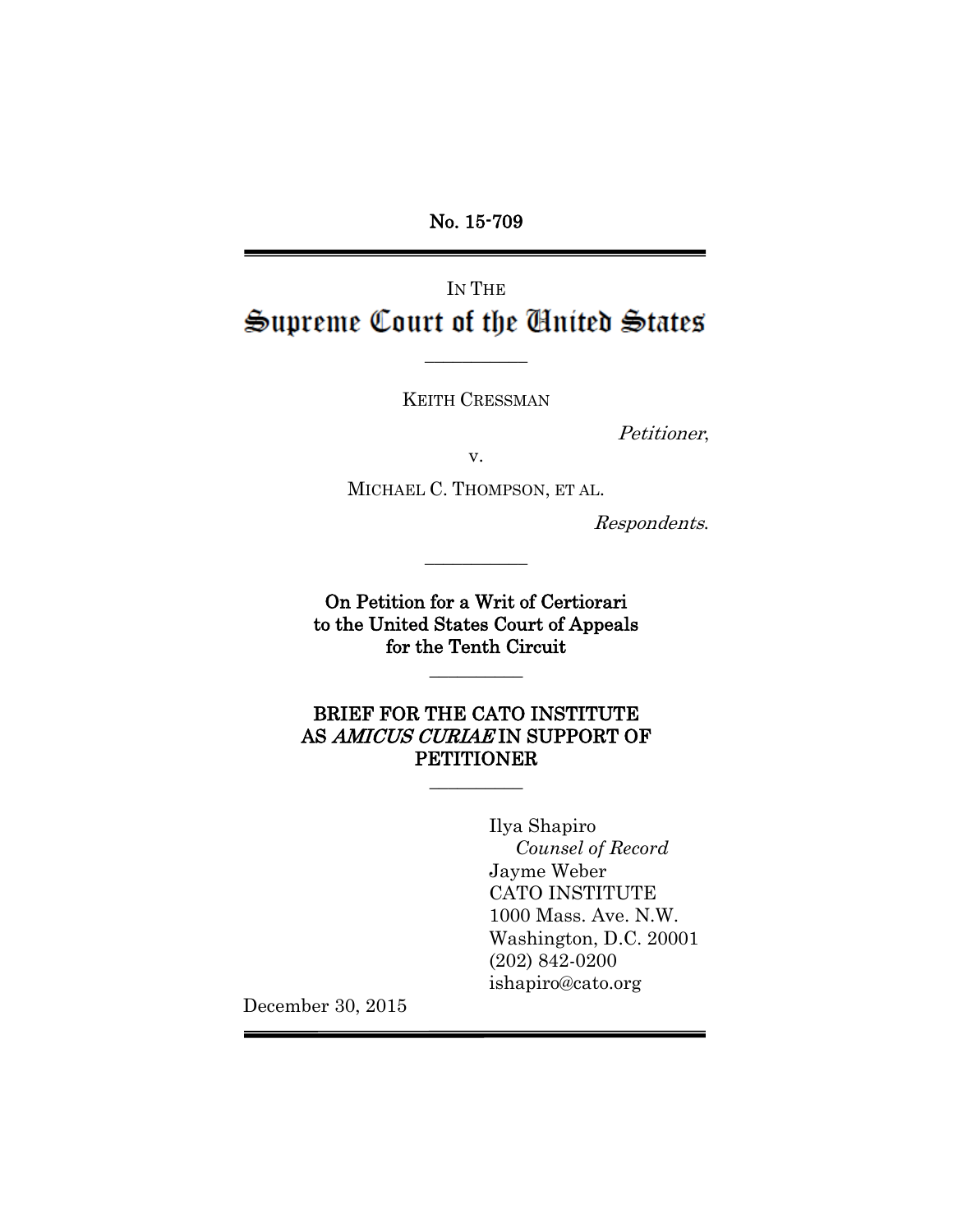# QUESTION PRESENTED

This brief addresses the question raised by the petition for certiorari, reframed in the words of Wooley v. Maynard, 430 U.S. 705, 713 (1977):

"[W]hether the State may constitutionally require an individual to participate in the dissemination of an ideological message by displaying it on his private property in a manner and for the express purpose that it be observed . . . by the public."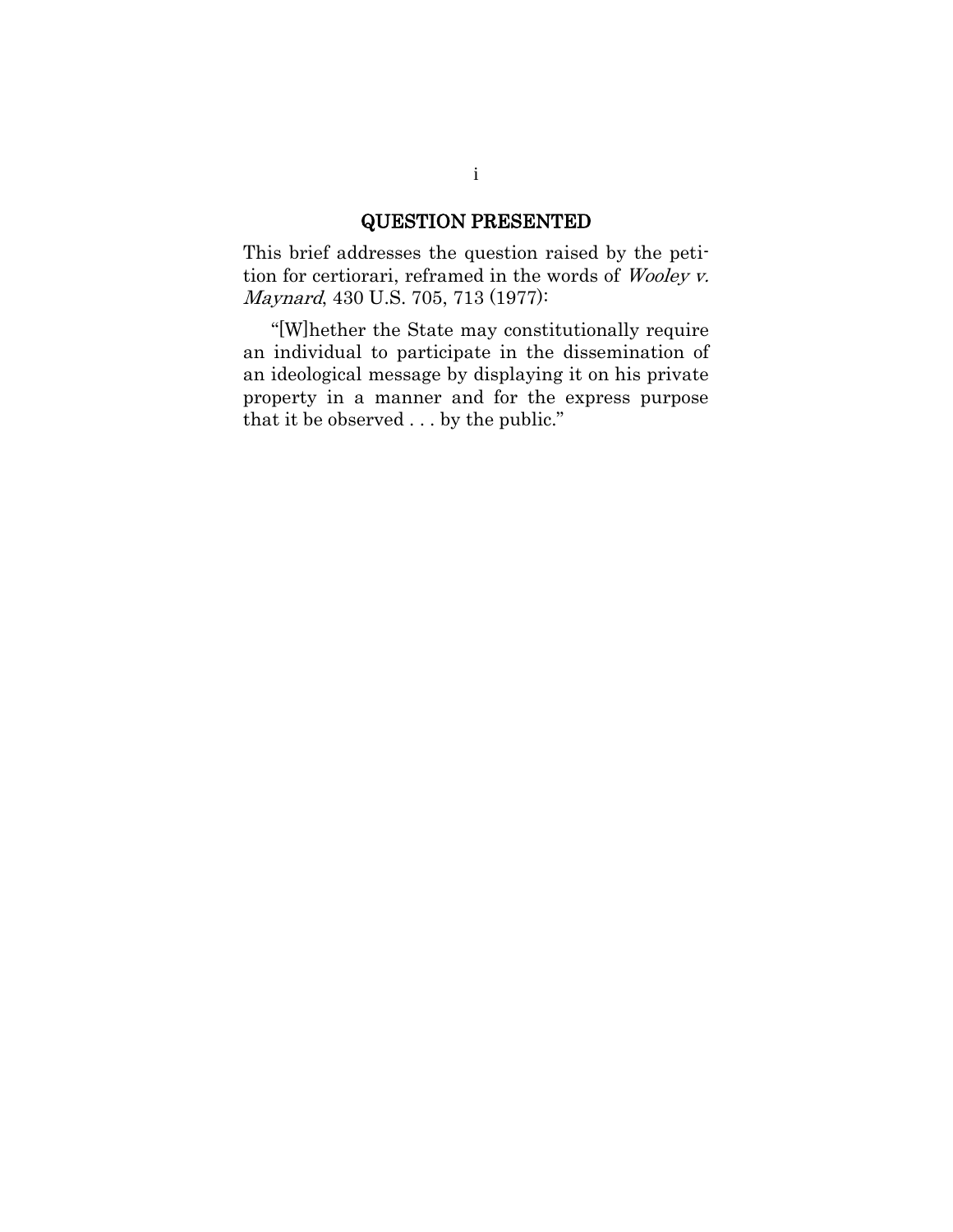# TABLE OF CONTENTS

| INTEREST OF THE AMICUS CURIAE 1                                                                                                                                                                   |
|---------------------------------------------------------------------------------------------------------------------------------------------------------------------------------------------------|
| <b>INTRODUCTION AND SUMMARY OF</b>                                                                                                                                                                |
|                                                                                                                                                                                                   |
| THE COURT SHOULD GRANT CERTIORARI<br>L.<br>TO CLARIFY THE MEANING OF "SYMBOLIC                                                                                                                    |
| A. The Court Has Never Applied the Term<br>"Symbolic Speech" to Anything Other than                                                                                                               |
| B. Visual Art Is Pure Speech, Not Expressive                                                                                                                                                      |
| C. Circuit Courts Are Split on Whether "Pure                                                                                                                                                      |
| II. THE COURT SHOULD GRANT CERTIORARI<br>TO ESTABLISH THAT A PERSON'S REASONS<br>FOR OBJECTING TO COMPELLED SPEECH ARE<br>IMMATERIAL TO THE QUESTION WHETHER HE<br>IS BEING COMPELLED TO SPEAK 12 |
| A. Visual Art Is Inherently Open to Interpretation;<br>No Single Interpretation Is Authoritative 12                                                                                               |
| B. Cressman's Reasons for Objecting to the Image                                                                                                                                                  |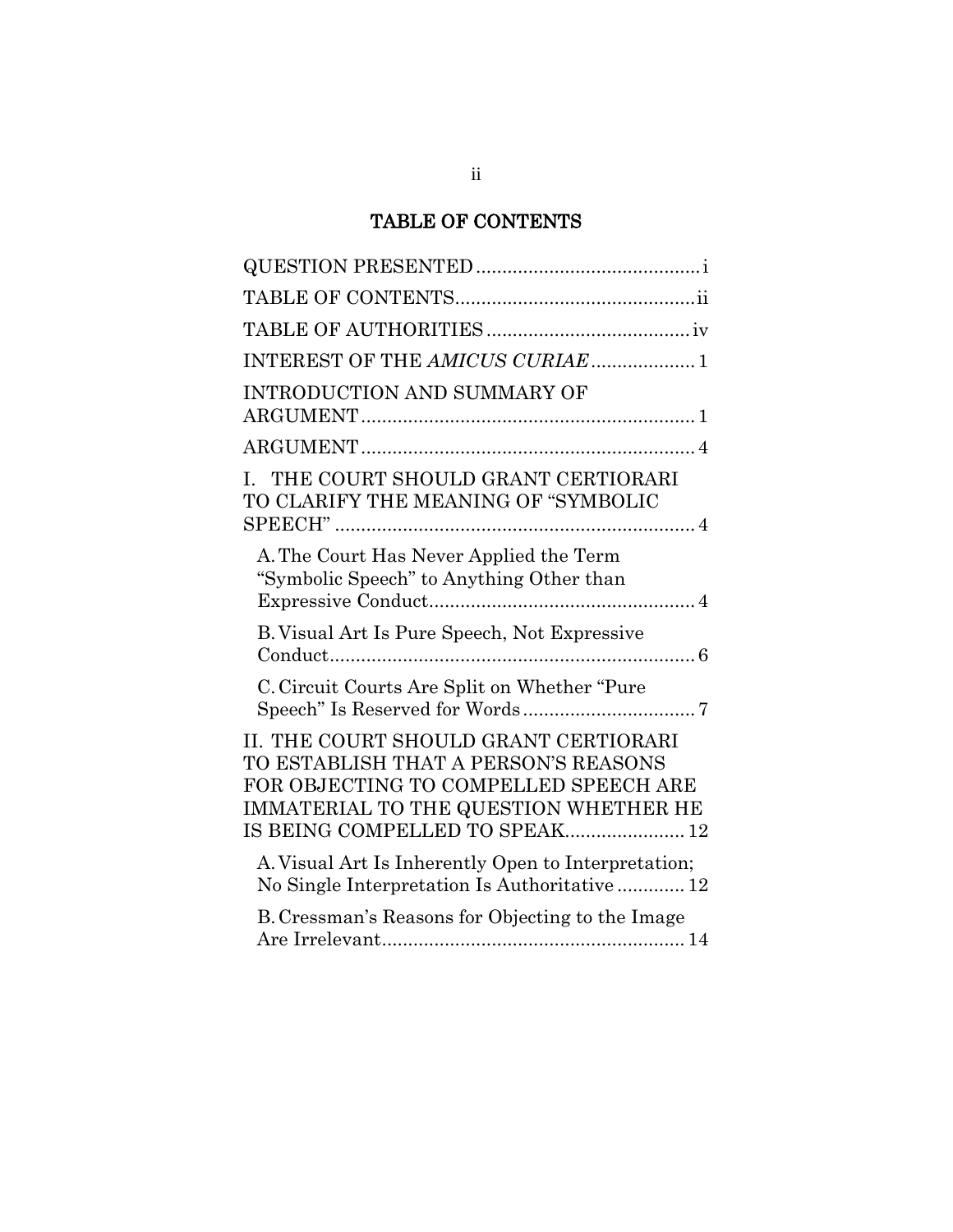| C. As in Religious-Freedom Claims, Courts Should  |  |
|---------------------------------------------------|--|
| Not Evaluate the Reasons Behind an Objection to a |  |
|                                                   |  |
|                                                   |  |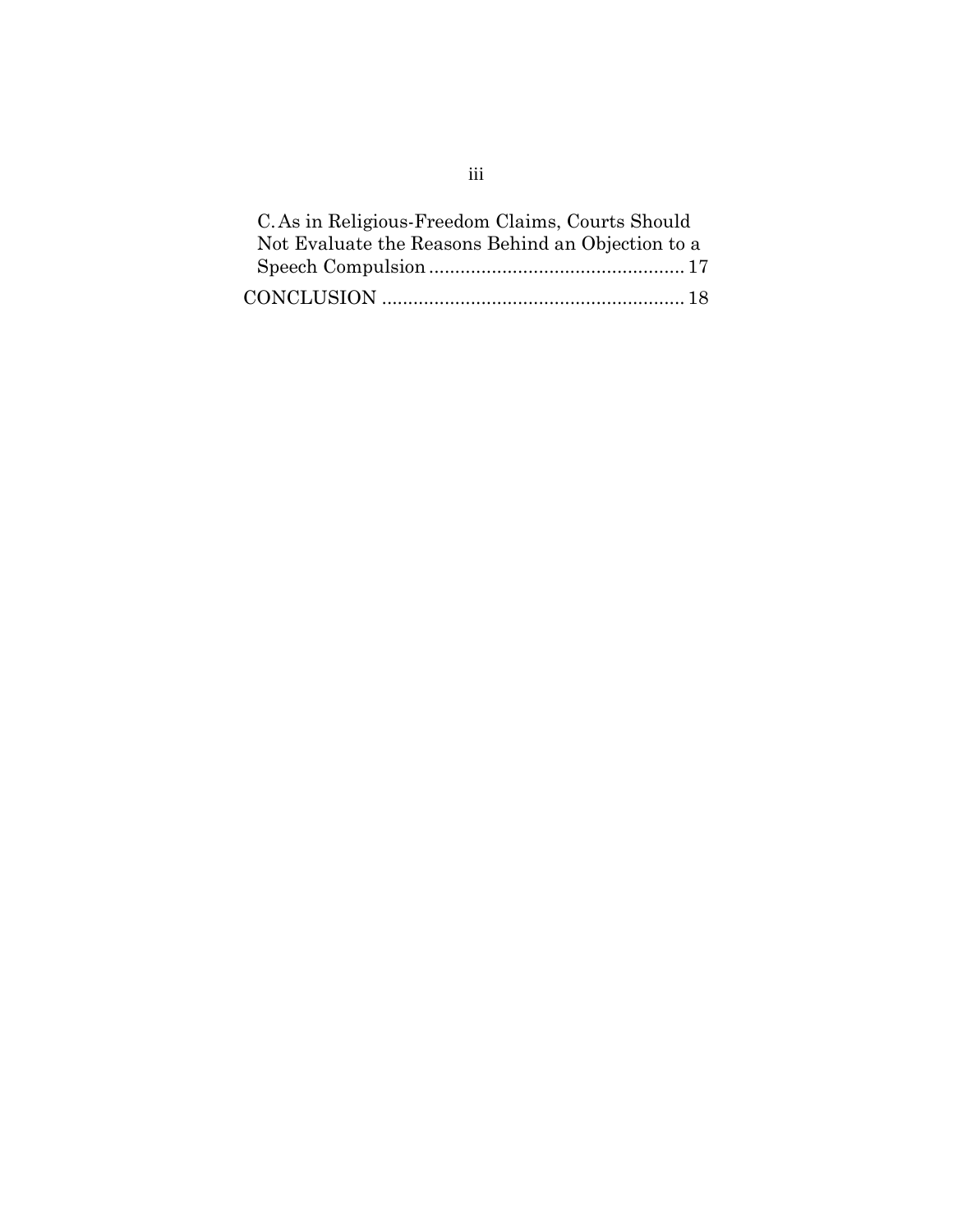# **TABLE OF AUTHORITIES**

# **Cases**

| Anderson v. City of Hermosa Beach,                                              |
|---------------------------------------------------------------------------------|
| Ashcroft v. Free Speech Coalition,                                              |
| Barnes v. Glen Theatre,                                                         |
| Bery v. City of New York,                                                       |
| Buckley v. Valeo,                                                               |
| Burwell v. Hobby Lobby Stores, Inc.,                                            |
| Citizens United v. FEC,<br>558 U.S. 310 (2010) (Roberts, C.J., concurring) 8, 9 |
| City of Erie v. Pap's A.M.,                                                     |
| City of Lakewood v. Plain Dealer Pub. Co.,                                      |
| Clark v. Cmty. for Creative Non-Violence,                                       |
| Cressman v. Thompson,                                                           |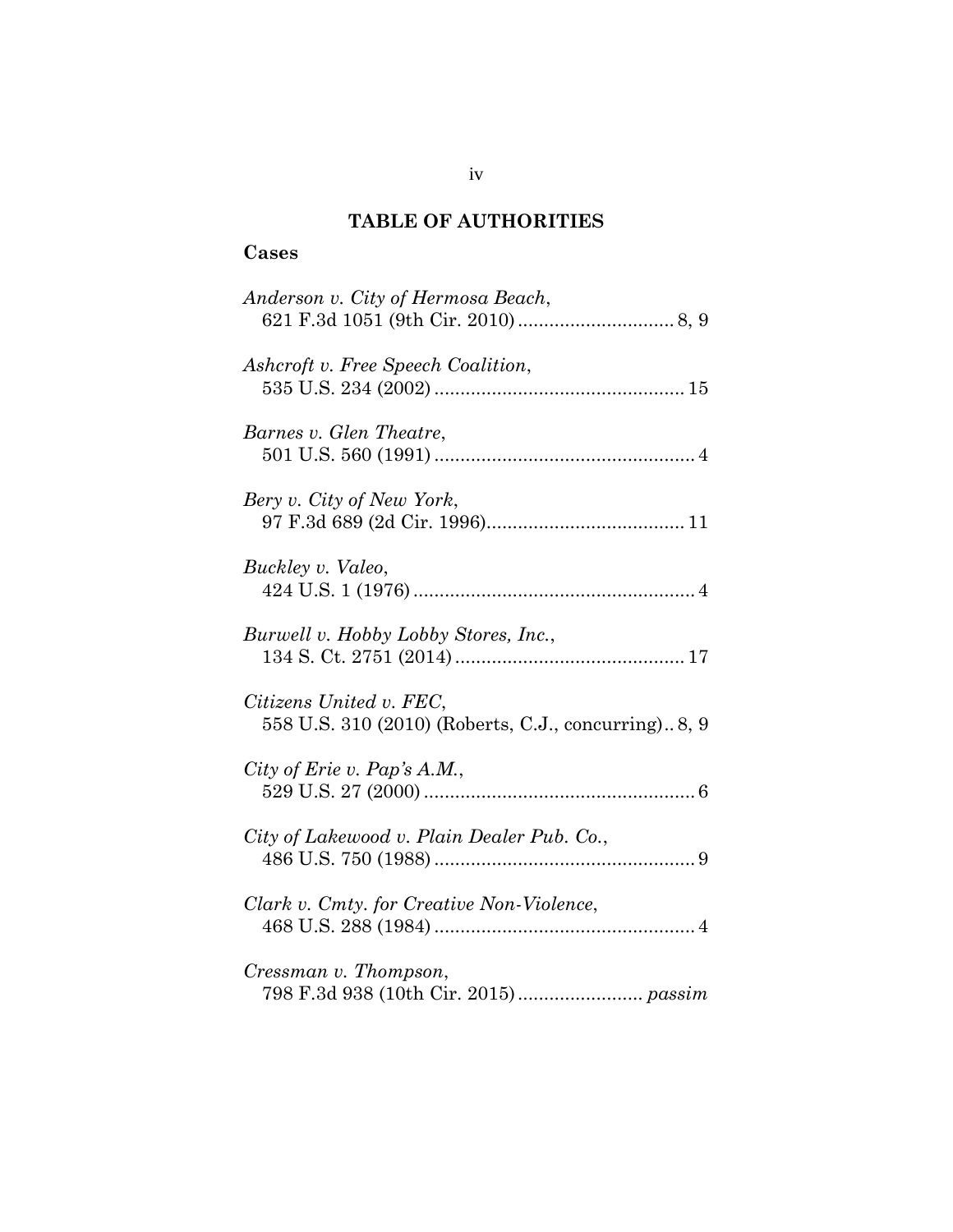| $ETW$ Corp. v. Jireh Publ'g, Inc.,                                                          |
|---------------------------------------------------------------------------------------------|
| Goulart v. Meadows,                                                                         |
| Hurley v. Irish-American Gay, Lesbian, and Bisexual<br>Group of Boston,                     |
| Joseph Burstyn v. Wilson,                                                                   |
| Kaplan v. California,                                                                       |
| Minneapolis Star & Tribune Co. v. Minn. Comm'r of<br>Revenue,                               |
| Piarowski v. Ill. Comm. College Dist. 515,<br>759 F.2d 625 (7th Cir. 1985) (Posner, J.)  10 |
| Rumsfeld v. Forum for Acad. & Institutional Rights,                                         |
| Schad v. Borough of Mount Ephraim,                                                          |
| Se. Promotions, Ltd. v. Conrad,                                                             |
| Stromberg v. California,                                                                    |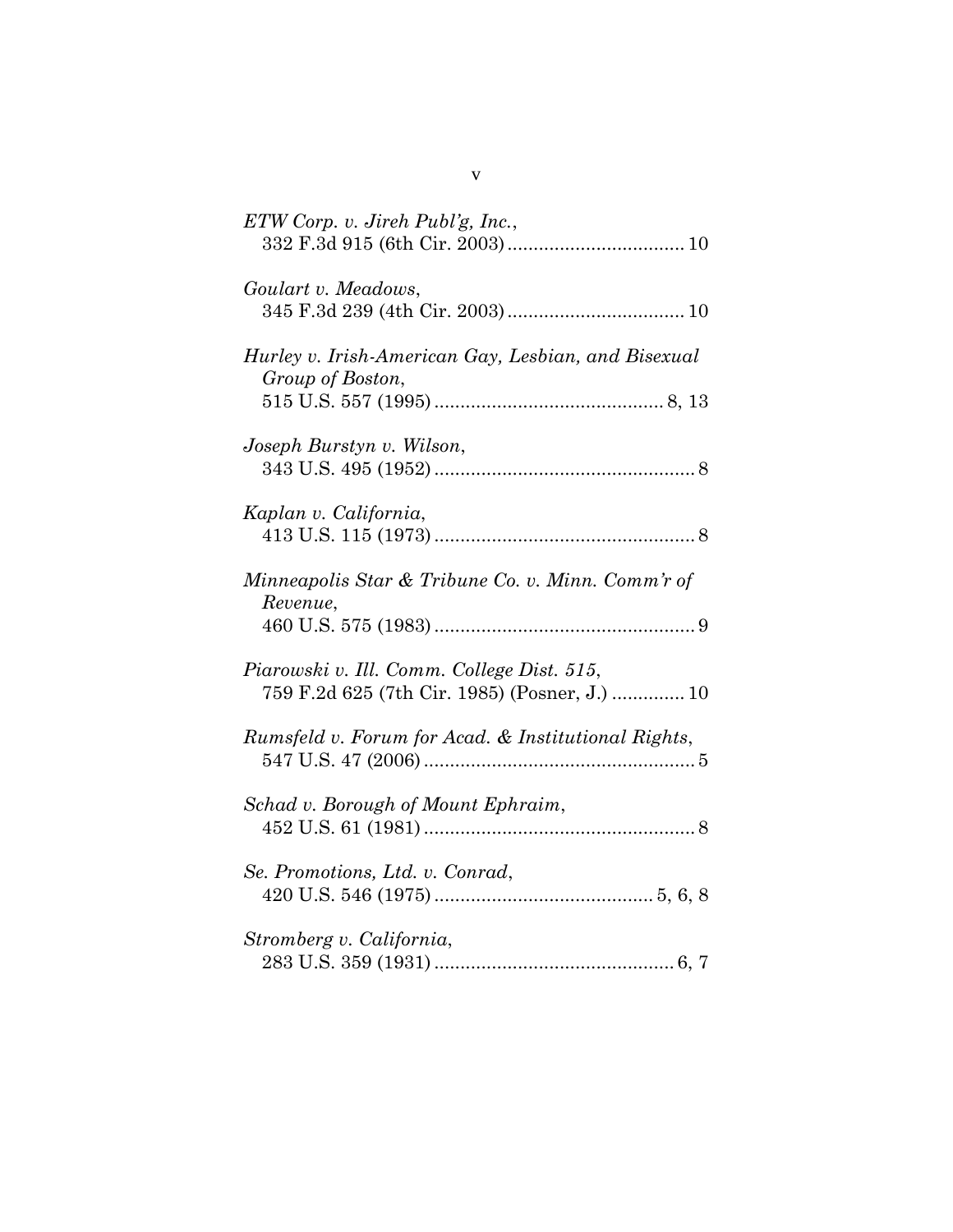| Tenafly Eruv Ass'n v. Borough of Tenafly,                        |
|------------------------------------------------------------------|
| Texas v. Johnson,                                                |
| Tinker v. Des Moines Indep. Cmty. Sch. Dist.,                    |
| United States v. O'Brien,                                        |
| United States v. Quantaince,<br>608 F.3d 717 (10th Cir. 2010) 17 |
| United States v. Seeger,                                         |
| W. Va. State Bd. of Educ. v. Barnette,                           |
| Walker v. Tex. Div., Sons of Confederate<br>Veterans, Inc.,      |
| Ward v. Rock Against Racism,                                     |
| Wooley v. Maynard,                                               |
|                                                                  |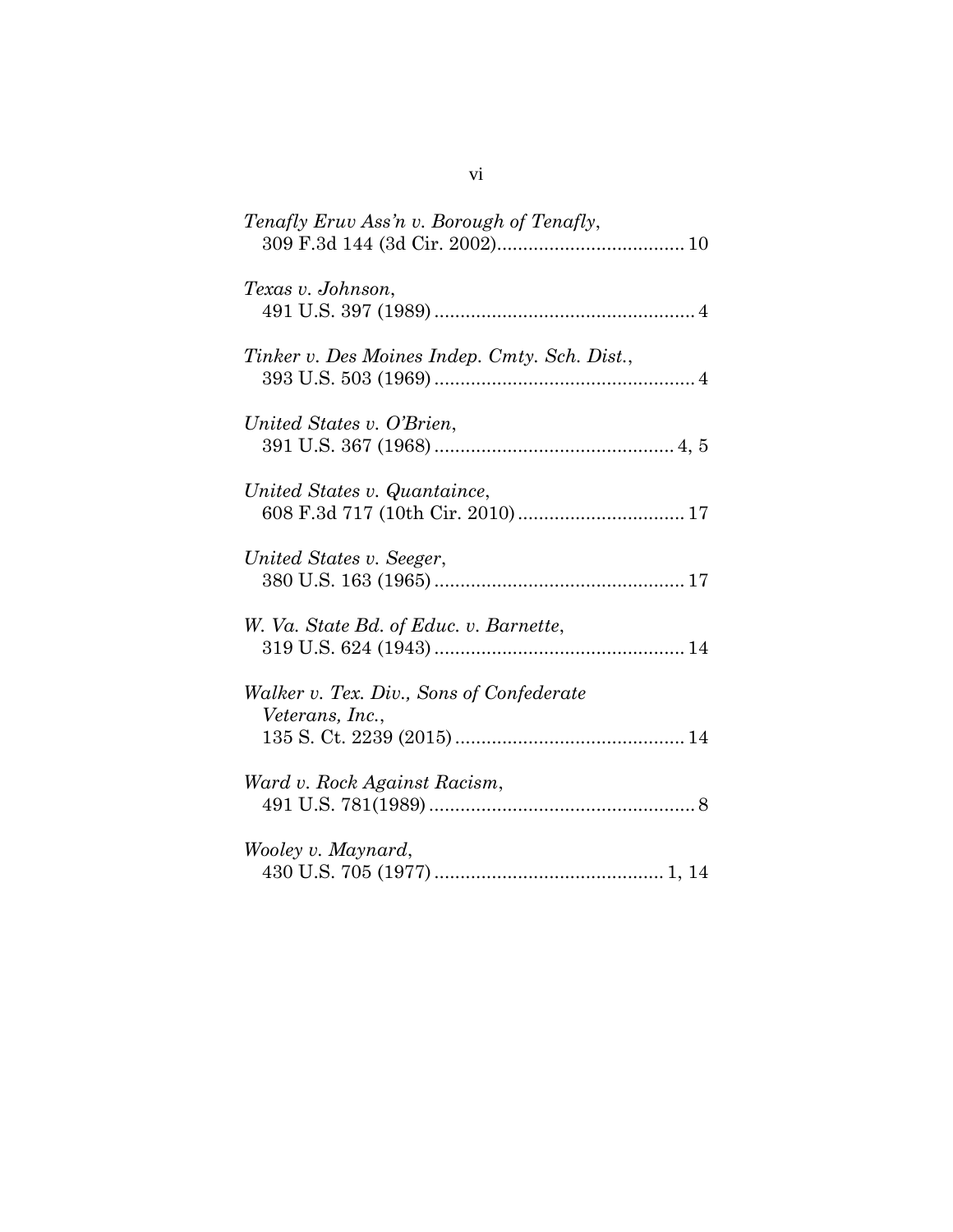# **Other Authorities**

| The Cloud Gate by Anish Kapoor in 2004–2006, What    |
|------------------------------------------------------|
| is Art? (May 10, 2011),                              |
| http://whatisart4.blogspot.com/2011/05/cloud-gate-   |
|                                                      |
|                                                      |
| What Do the Colors of the Flag Mean?, USFlag.org,    |
| http://www.usflag.org/colors.html (last visited Dec. |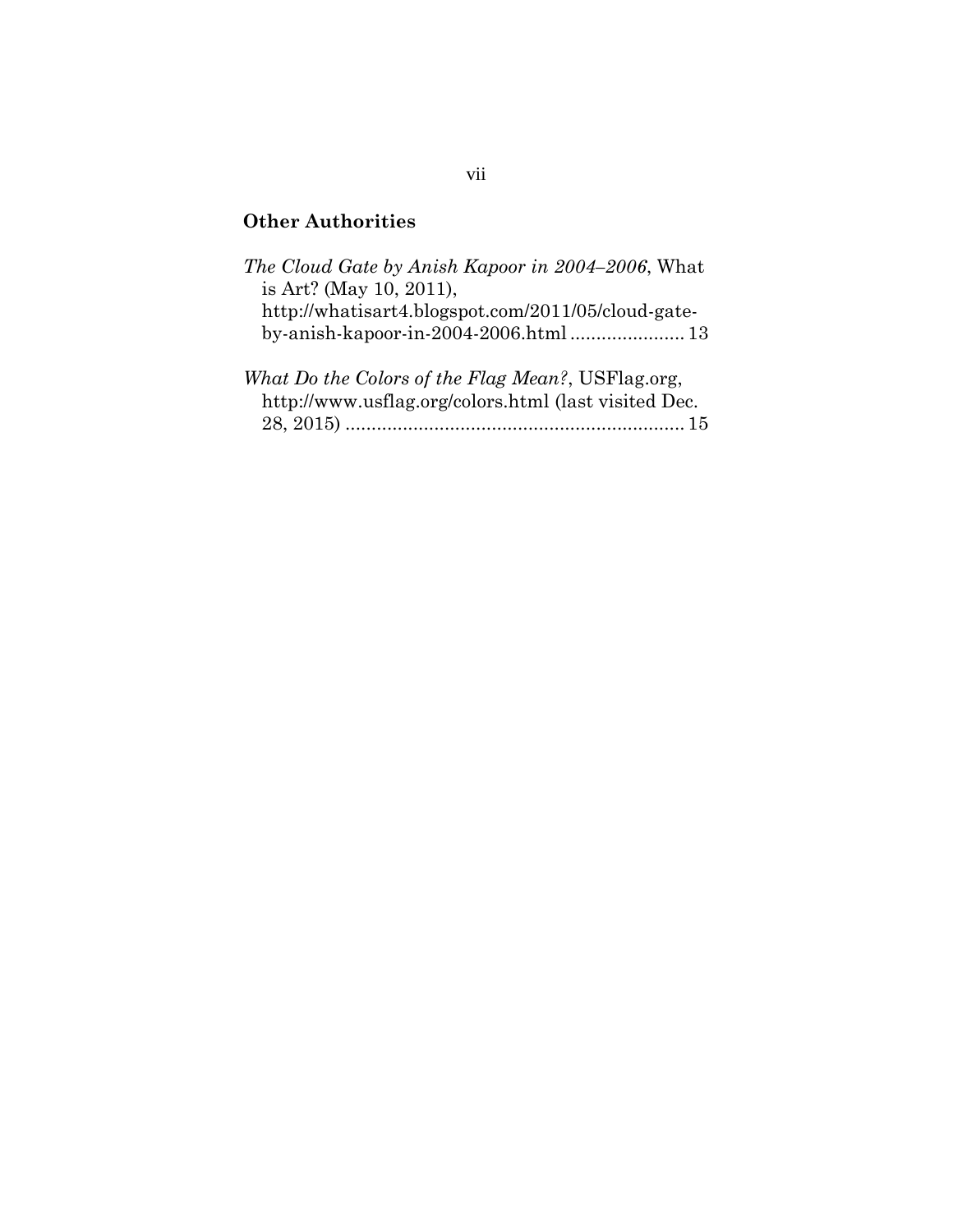#### **INTEREST OF THE** *AMICUS CURIAE***<sup>1</sup>**

The Cato Institute is a nonpartisan public-policy research foundation established in 1977 and dedicated to advancing the principles of individual liberty, free markets, and limited government. Cato's Center for Constitutional Studies was established in 1989 to help restore the principles of limited constitutional government that are the foundation of liberty. Toward those ends, Cato publishes books and studies, conducts conferences, and produces the annual *Cato Supreme Court Review*. This case interests Cato because of its implications for one of the most fundamental freedoms, the freedom of speech.

## **INTRODUCTION AND SUMMARY OF ARGUMENT**

In *Wooley v. Maynard*, this Court held that an individual cannot be compelled to display on his license plate a state motto to which he objects. The Court was clear that the "First Amendment protects the right of individuals to hold a point of view different from the majority and to refuse to foster . . . an idea they find morally objectionable." *Wooley*, 430 U.S. 705, 715 (1977). The court below has strangely decided that this clear and unequivocal language applies only to written words and not to ideas conveyed through pictures and other non-verbal means of expression.

 $\overline{a}$ 

<sup>1</sup> Pursuant to Rule 37.2(a), all parties received at least 10 days' notice of *amicus curiae*'s intent to file this brief; the parties' letters consenting to its filing have been filed with the Clerk. In accordance with Rule 37.6, counsel certifies that no counsel for any party authored this brief in whole or in part and that no person or entity other than *amicus* or its counsel made a monetary contribution to fund its preparation or submission.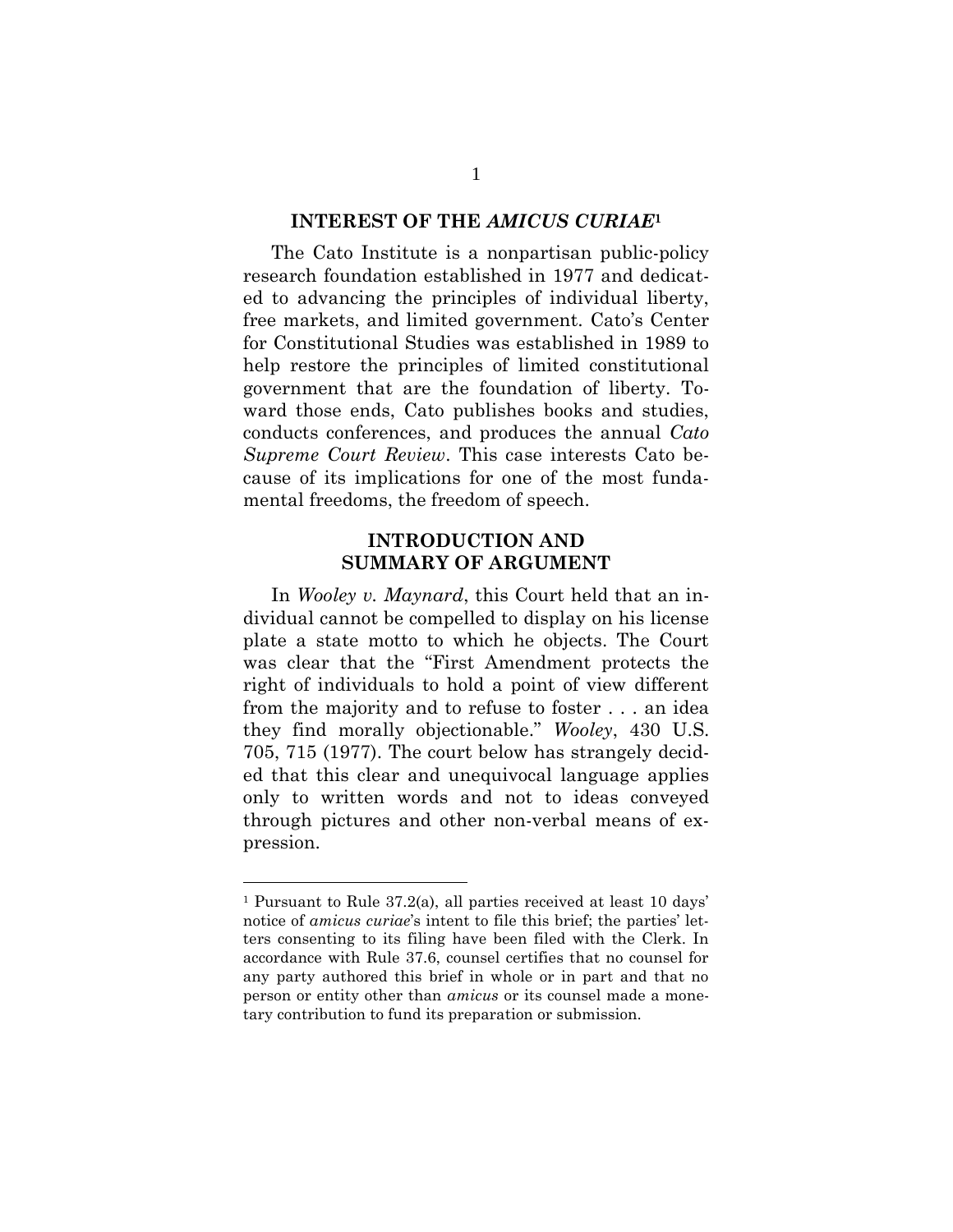Although the court below found that the image in question here was symbolic speech, it nevertheless held that the First Amendment did not protect Petitioner from being a compelled mobile billboard for that speech. In the bizarre words of the Tenth Circuit, Mr. Cressman "cannot demonstrate that the Native American image is, in fact, speech to which he objects." *Cressman v. Thompson*, 798 F.3d 938, 950 (10th Cir. 2015). Cressman, according to the court, misunderstands the image's message and thus disagrees with it for a constitutionally unrecognizable reason. The Tenth Circuit's strange ruling does not align with this Court's precedents and places an undue burden on First Amendment plaintiffs with compelled-speech claims.

Although this Court has only ever used the term "symbolic speech" to describe expressive *conduct*, the Tenth Circuit said that some *images* do not qualify as pure speech and must be analyzed under the symbolic-speech doctrine. Not only does this characterization expand the symbolic-speech doctrine beyond this Court's precedents, it contradicts this Court's teaching that visual and even auditory art are "unquestionably shielded" by the First Amendment.

The justifications for the symbolic-speech doctrine simply do not apply to visual art. While a parade of horribles could result from giving full First Amendment protection to anyone charged with violating a conduct regulation—a mafioso who blew up a car could claim he was "sending a message"—the same is not true of visual art. Giving mass-produced visual arts full speech protection does not risk such attempts to escape conduct regulations by claiming that actions constitute speech.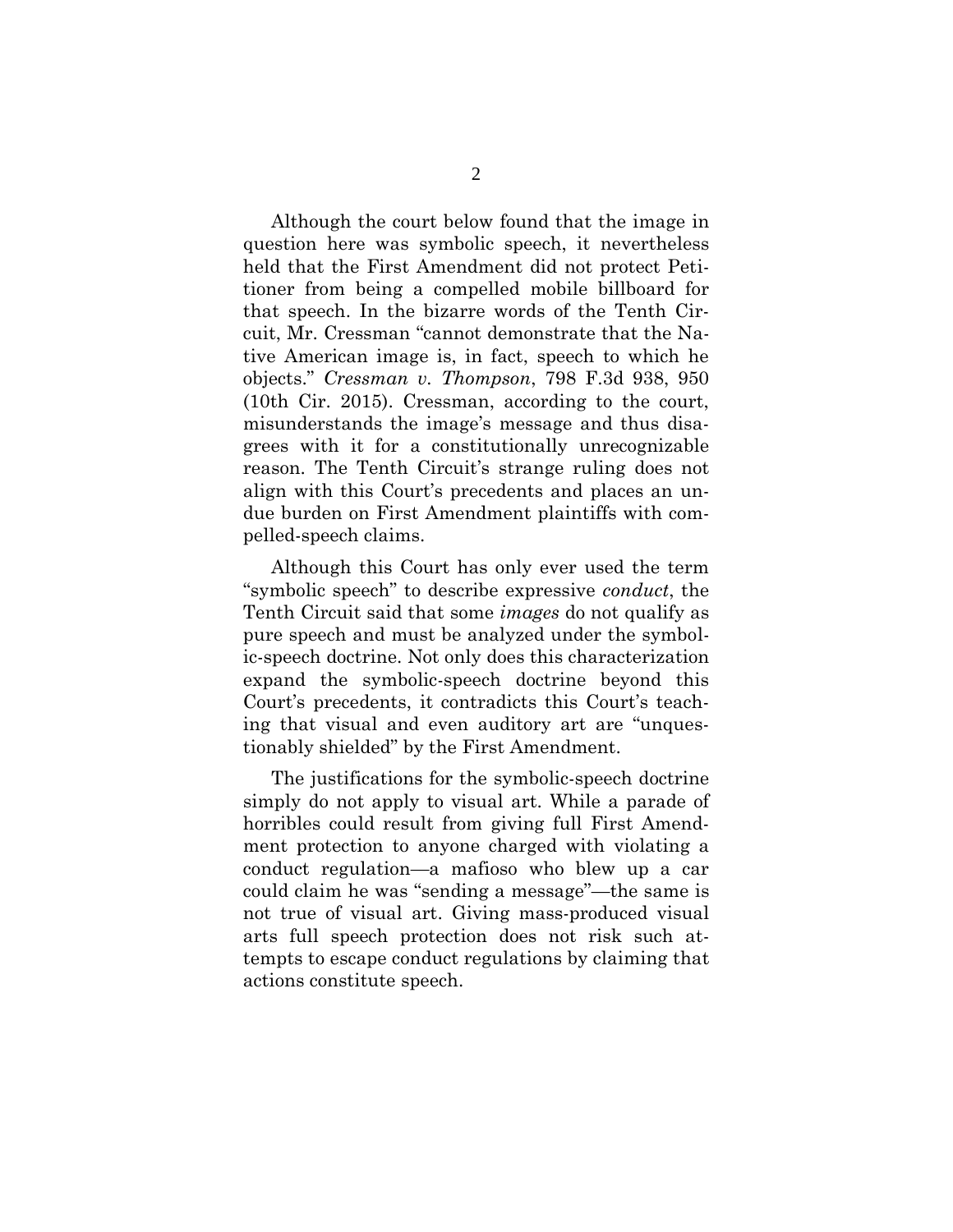Moreover, drawing a strict line between words and images would damage this Court's First Amendment jurisprudence. Speech in the absence of conduct should be fully protected as pure speech regardless of the speaker's chosen style.<sup>2</sup> Standing on the sidewalk with a poster displaying a cross is just as entitled to First Amendment protection as standing there with a poster that says, "John 3:16." The same is true for more complex images, such as a poster on which Leonardo da Vinci's "The Last Supper" has been printed. All are pure speech and should be treated as such.

Yet the Tenth Circuit's ruling would apparently have been different had Mr. Cressman objected to words instead of an image. Some other lower courts have also suggested that they limit the "pure speech" designation to words. This Court should step in to clarify that images and other visual art—even when printed on license plates—do not receive second-class protection.

This Court should also grant certiorari to clarify that the compelled-speech doctrine does not entitle courts to consider the reasons a person has for objecting to being forced to convey government speech. In Free Exercise Clause cases, this Court has said that it would be inappropriate for courts to inquire into the reasonableness of a person's religious objections to a law. Similarly, this Court's precedents require the objector to show that the government truly is compelling him to speak, but they do not grant courts the authority to determine whether the objection is based on a "correct" understanding of the speech.

 $\overline{a}$ 

 $2$  In other words, the aforementioned mafioso could claim that he was *artfully* sending a message, but courts can easily distinguish visual media from physical violence.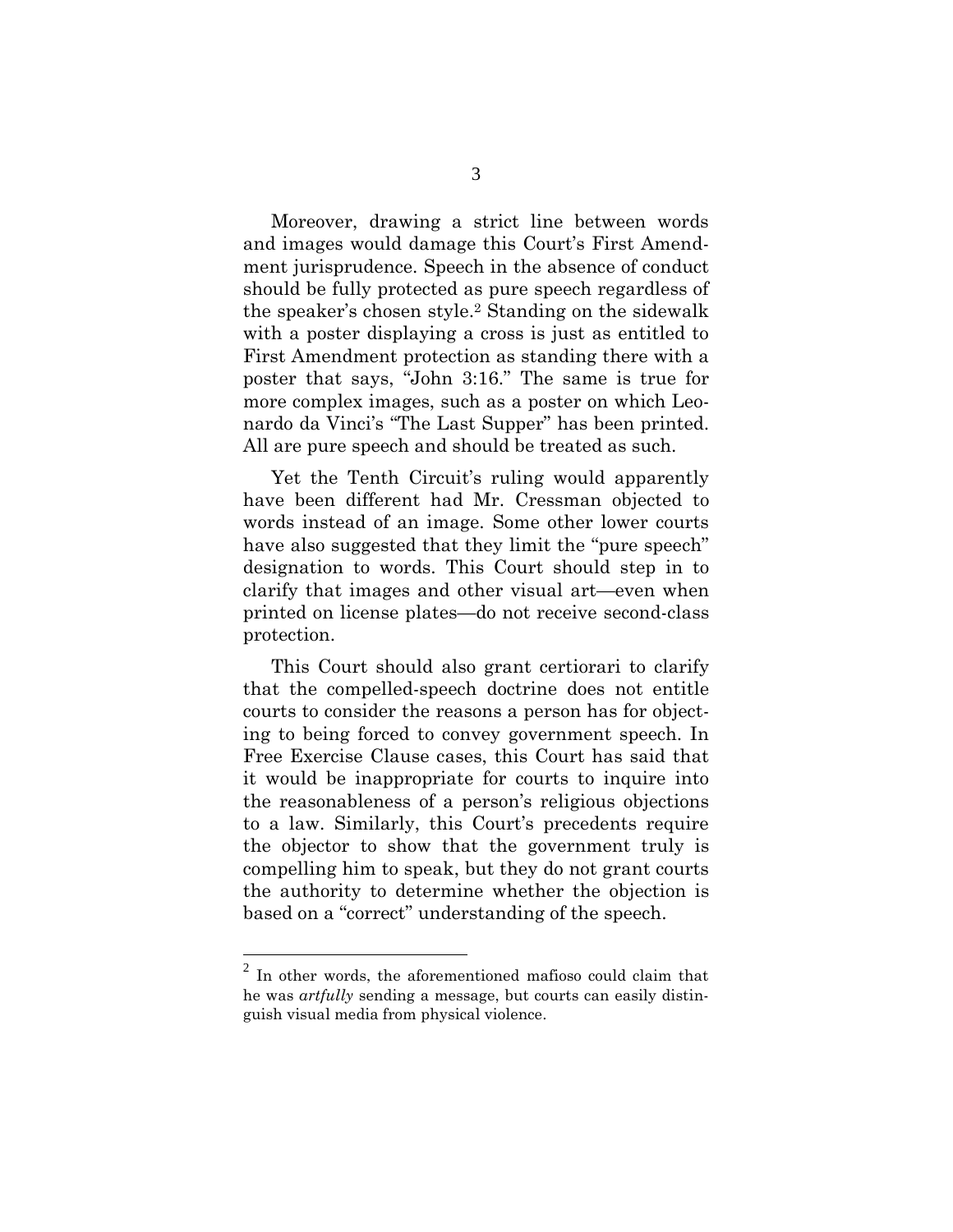#### **ARGUMENT**

## **I. THE COURT SHOULD GRANT CERTIORARI TO CLARIFY THE MEANING OF "SYMBOL-IC SPEECH"**

### **A. The Court Has Never Applied the Term "Symbolic Speech" to Anything Other than Expressive Conduct**

The term "symbolic speech" first appeared in this Court's jurisprudence in *United States v. O'Brien*, 391 U.S. 367, 376 (1968). David O'Brien argued that the act of burning his draft card was protected "symbolic speech." The Court agreed and created a four-part test for when a facially neutral law can be constitutionally applied to expressive conduct. *Id.* at 376–77.

From there, this Court has applied the term when students wore black armbands to school in protest of the Vietnam War, *Tinker v. Des Moines Indep. Cmty. Sch. Dist.*, 393 U.S. 503, 505 (1969); when considering the constitutionality of political campaign expenditure limits, *Buckley v. Valeo*, 424 U.S. 1, 15–16 (1976) (suggesting that the regulations should not be analyzed as symbolic speech under *O'Brien* but rather under the "exacting scrutiny" applied to restrictions on pure speech); when protestors wanted to sleep in the park as part of their demonstration about the plight of the homeless, *Clark v. Cmty. for Creative Non-Violence*, 468 U.S. 288, 291–94 (1984); when a man burned the American flag as part of a political demonstration, *Texas v. Johnson*, 491 U.S. 397, 399– 400 (1989); and when considering the application of a public-nudity statute to nude dancing, *Barnes v. Glen Theatre*, 501 U.S. 560, 566–67 (1991).

Furthermore, as this Court has held, treating symbolic speech differently from pure speech makes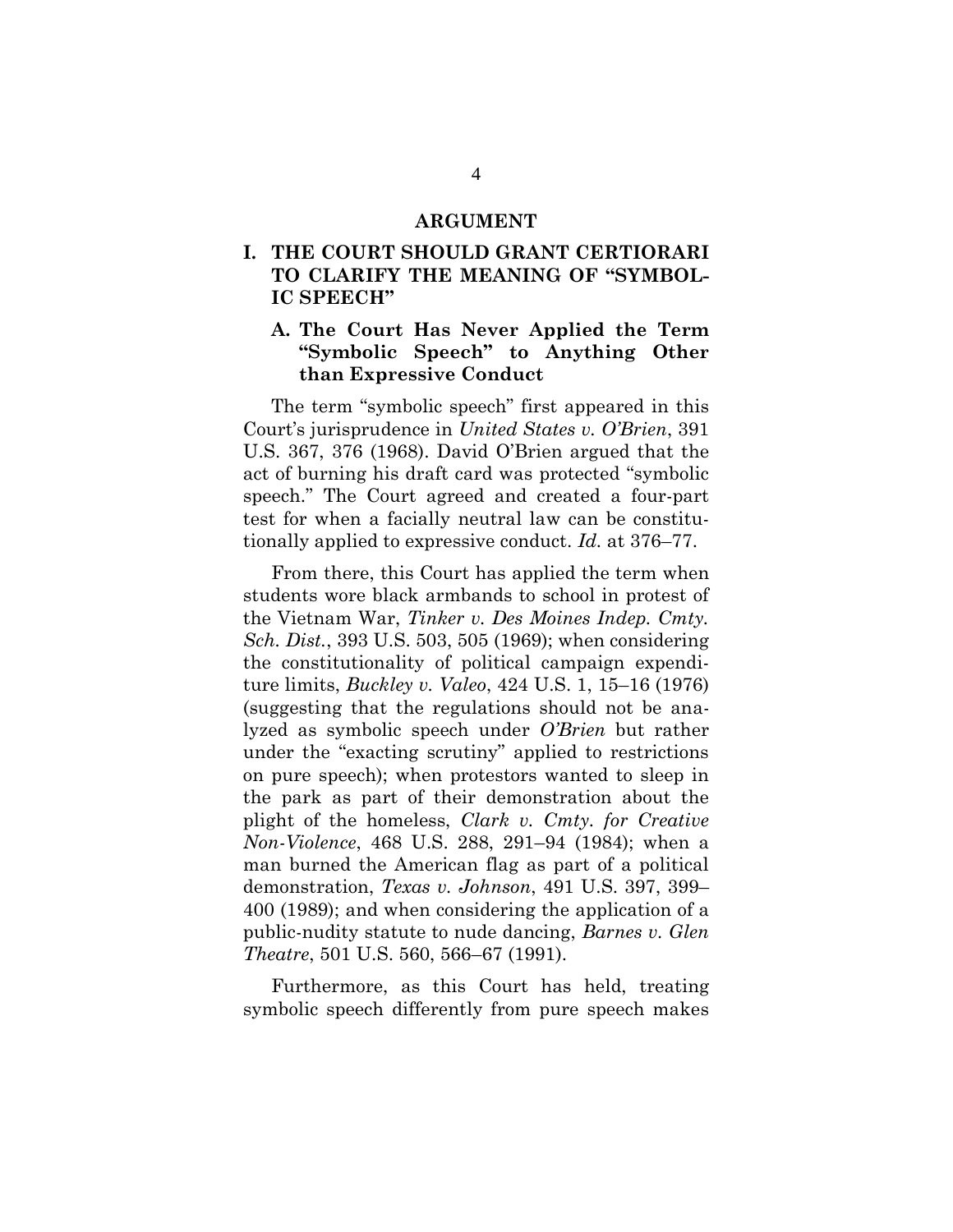sense only in the context of expressive conduct. In *O'Brien*, for example, the Court was concerned that the First Amendment could be used to invalidate restrictions on "an apparently limitless variety of conduct" simply because it was labeled as speech. 391 U.S. at 376. The Court addressed these concerns by holding that "when 'speech' and 'nonspeech' elements are combined in the same course of conduct, a sufficiently important governmental interest in regulating the nonspeech element can justify the incidental limitations on First Amendment freedoms." *Id.* Such concerns about separating "speech" from "nonspeech" do not arise when images are used in place of words.

In *Rumsfeld v. Forum for Acad. & Institutional Rights*, 547 U.S. 47, 65–66 (2006), the Court was similarly concerned that the symbolic speech doctrine could be used to escape conduct regulations under the guise of the First Amendment. There, the Court said that it has "rejected the view that 'conduct can be labeled "speech" whenever the person engaging in the conduct intends thereby to express an idea.' . . . Instead, [it has] extended First Amendment protection only to conduct that is inherently expressive." *Id.* (quoting *O'Brien*, 391 U.S. at 376). Unlike pure speech, not all conduct is inherently expressive and not all conduct that is inherently expressive is protected by the First Amendment. But this Court has indicated that art—even performance art—deserves the full protections of pure speech.

For example, in *Se. Promotions, Ltd. v. Conrad*, 420 U.S. 546, 548–50, 557–58 (1975), this Court applied the "basic principles of freedom of speech and the press" to a prior restraint on live drama—in that case, a performance of the musical "Hair," which involved nudity and simulated sex. The Court stated,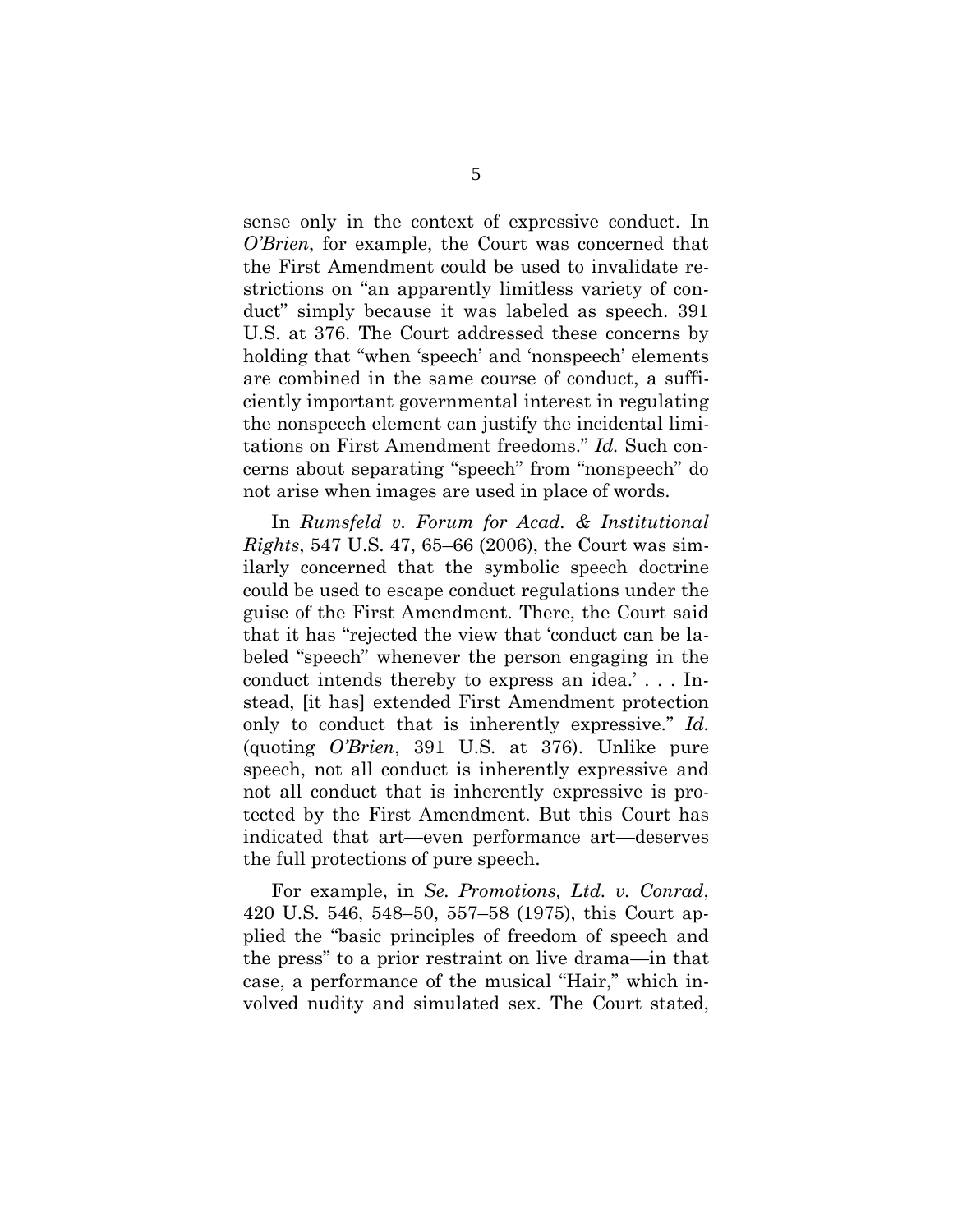"[b]y its nature, theater usually is the acting out—or singing out—of the written word, and frequently mixes speech with live action or conduct. But that is no reason to hold theater subject to a drastically different standard [from that applied to pure speech]." *Id.* at 557–58. *But cf. City of Erie v. Pap's A.M.*, 529 U.S. 277, 289 (2000) (using the *O'Brien* test to consider the application of a public-nudity law to nude dancing, but also stating that such dancing "falls only within the outer ambit of the First Amendment's protection").

"Symbolic speech" may be a vague category, but its use in this Court's jurisprudence makes clear that it only comes into play when speech is combined with action. Mass-produced symbols and images do not fall into the category of "symbolic speech." 3

#### **B. Visual Art Is Pure Speech, Not Expressive Conduct**

This Court has consistently given symbols the same protection as words. In *Stromberg v. California*, 283 U.S. 359 (1931), the Court did not give a statute banning the display of a red flag any less scrutiny than it would have given a statute banning the display of words calling for the overthrow of the government. Instead, the Court overturned the conviction of Young Communist League member Yetta Stromberg because the statute's prohibition of displaying a red flag "as a sign, symbol or emblem of opposition to organized government" was unconstitu-

 $\overline{a}$ 

<sup>3</sup> Perhaps the confusion regarding the symbolic-speech doctrine lies in the ironic fact that symbols are not "symbolic" speech. Be that as it may, the symbolic-speech doctrine, as devised in *O'Brien* and explicated since, only concerns expressive *conduct*.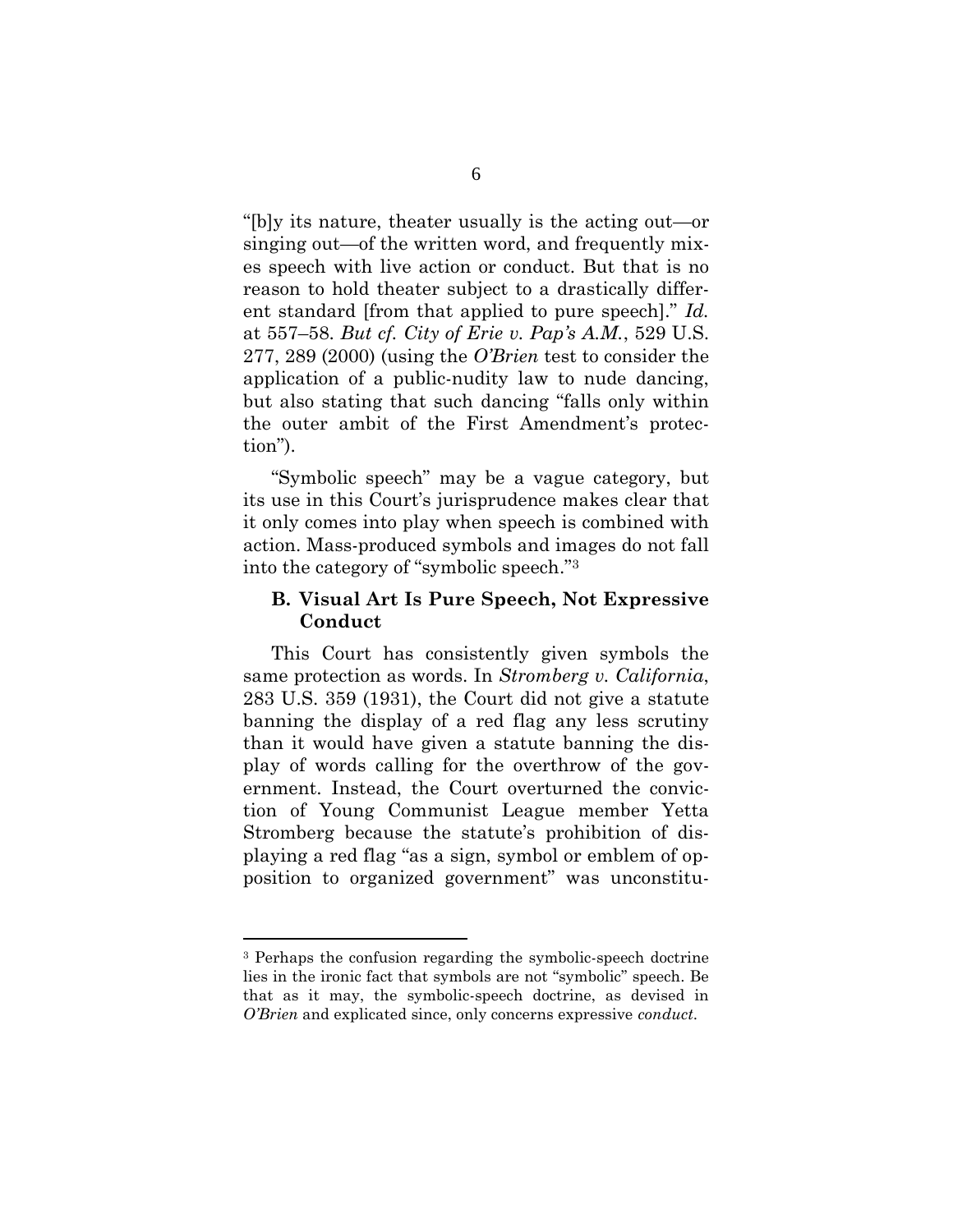tionally vague and could have been used to punish peaceful opposition to government. *Id.* at 369–70.

The First Amendment simply does not draw a line between words and images—which would give the former utmost constitutional protection as "pure speech" and relegate the latter to a second-class status in which the speaker bears the burden of proving that the imagery is entitled to constitutional protection. Surely the government has no greater ability to prohibit bumper stickers displaying the confederate flag than it has to prohibit bumper stickers stating, "Yankees: Can't live with 'em, can't shoot 'em anymore." Similarly, the government could not ban bumper stickers displaying the Israeli flag any more than it could those that read, "I stand with Israel." Just as these distinctions between words and symbols cannot hold up, neither can distinctions between words and other kinds of images: The government could no more ban a bumper sticker depicting "The Last Supper" than it could ban one displaying a cross or a reference to "John 3:16."

Moreover, displaying images does not lead to the concerns that animate this Court's distinction between pure speech and expressive conduct (also known as symbolic speech). Unlike prohibiting the destruction of draft cards or public nudity or sleeping in parks, we are here dealing only with speech— "pure" speech, which is entitled to the highest protection the First Amendment affords.

#### **C. Circuit Courts Are Split on Whether "Pure Speech" Is Reserved for Words**

Regrettably, not all of the circuit courts have confined the definition of symbolic speech to speech mixed with conduct as this Court's decisions have. At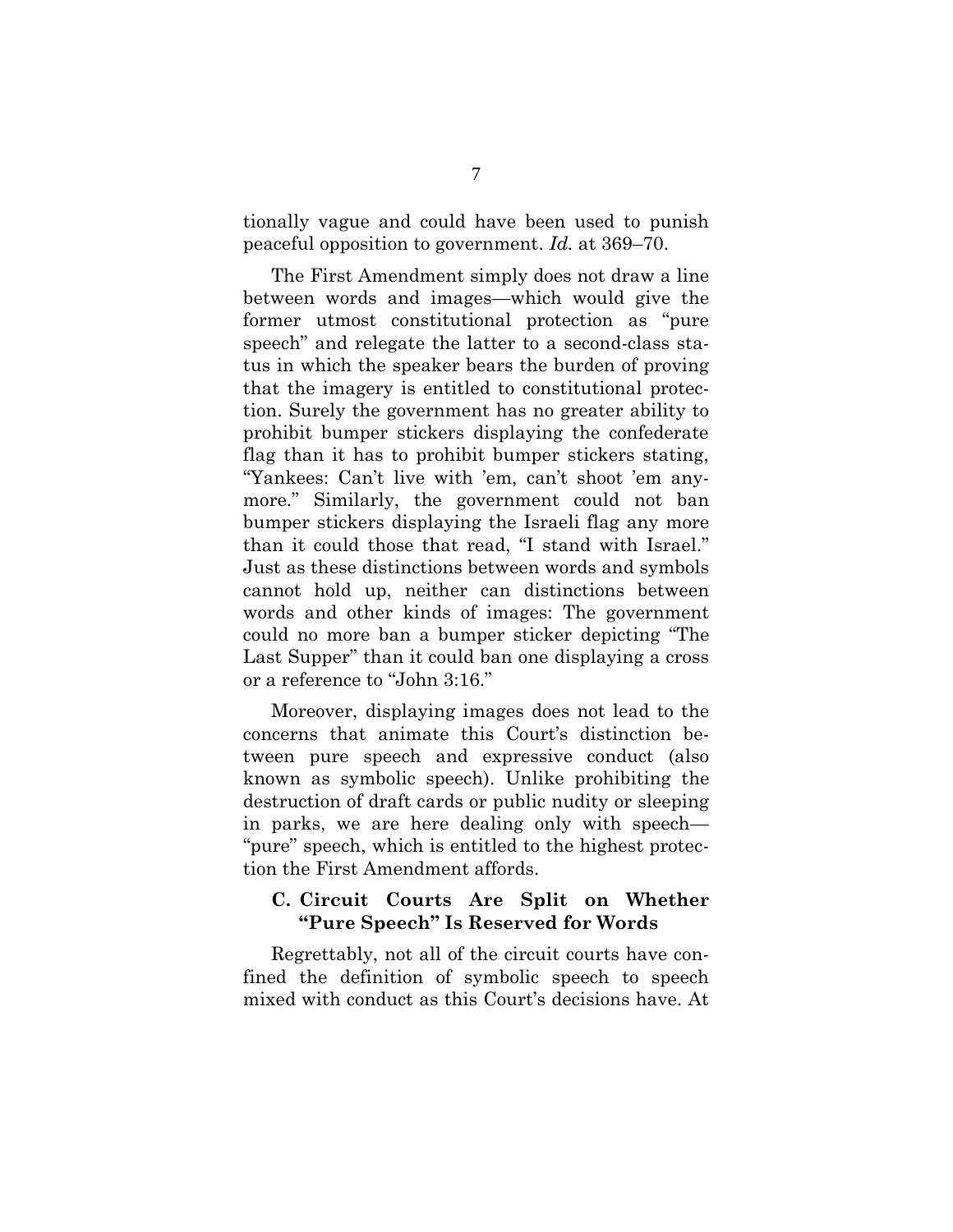one end of the spectrum lies the Tenth Circuit's opinion below. At the other end lies a Ninth Circuit ruling that even the process of creating art is pure speech fully protected by the First Amendment. *See Anderson v. City of Hermosa Beach*, 621 F.3d 1051, 1068 (9th Cir. 2010). Other circuits have also weighed in on this issue, in different ways.

The Tenth Circuit below acknowledged the numerous forms of art that this Court has identified as pure speech, citing Hurley v. Irish-American Gay, Lesbian, and Bisexual Group of Boston, 515 U.S. 557, 569 (1995) (fiction); *Ward v. Rock Against Racism*, 491 U.S. 781, 790–91 (1989) (music without words); *Schad v. Borough of Mount Ephraim*, 452 U.S. 61, 65–66 (1981) (dance); *Se. Promotions*, 420 U.S. at 557–58 (theater); Joseph Burstyn v. Wilson, 343 U.S. 495, 502–03 (1952) (movies); and *Kaplan v. California*, 413 U.S. 115, 119 (1973) ("pictures, films, paintings, drawings, and engravings"). *Cressman*, 798 F.3d at 952. Nevertheless, the court held that "all images are not categorically pure speech" and determined that Oklahoma's mass production of the license plates with the Native American image meant that it was not pure speech, a title the court said it will only give to "those images whose creation is itself an act of self-expression." *Id.* at 953–54.<sup>4</sup>

 $\overline{a}$ 

<sup>&</sup>lt;sup>4</sup> It is odd that the Tenth Circuit emphasized the mass production of license plates. Movies are mass produced and yet also fully protected as pure speech. *See Joseph Burstyn*, 343 U.S. at 502–03. Moreover, mass production is how speakers broaden the impact of their messages. The printing press is a tool of mass production. The Federalist Papers, Martin Luther King, Jr.'s Letter from a Birmingham Jail, and even the Bible, have been and are mass produced. A speaker who chooses to disseminate a message farther does not thereby communicate less. "The First Amendment protects more than just the individual on a soapbox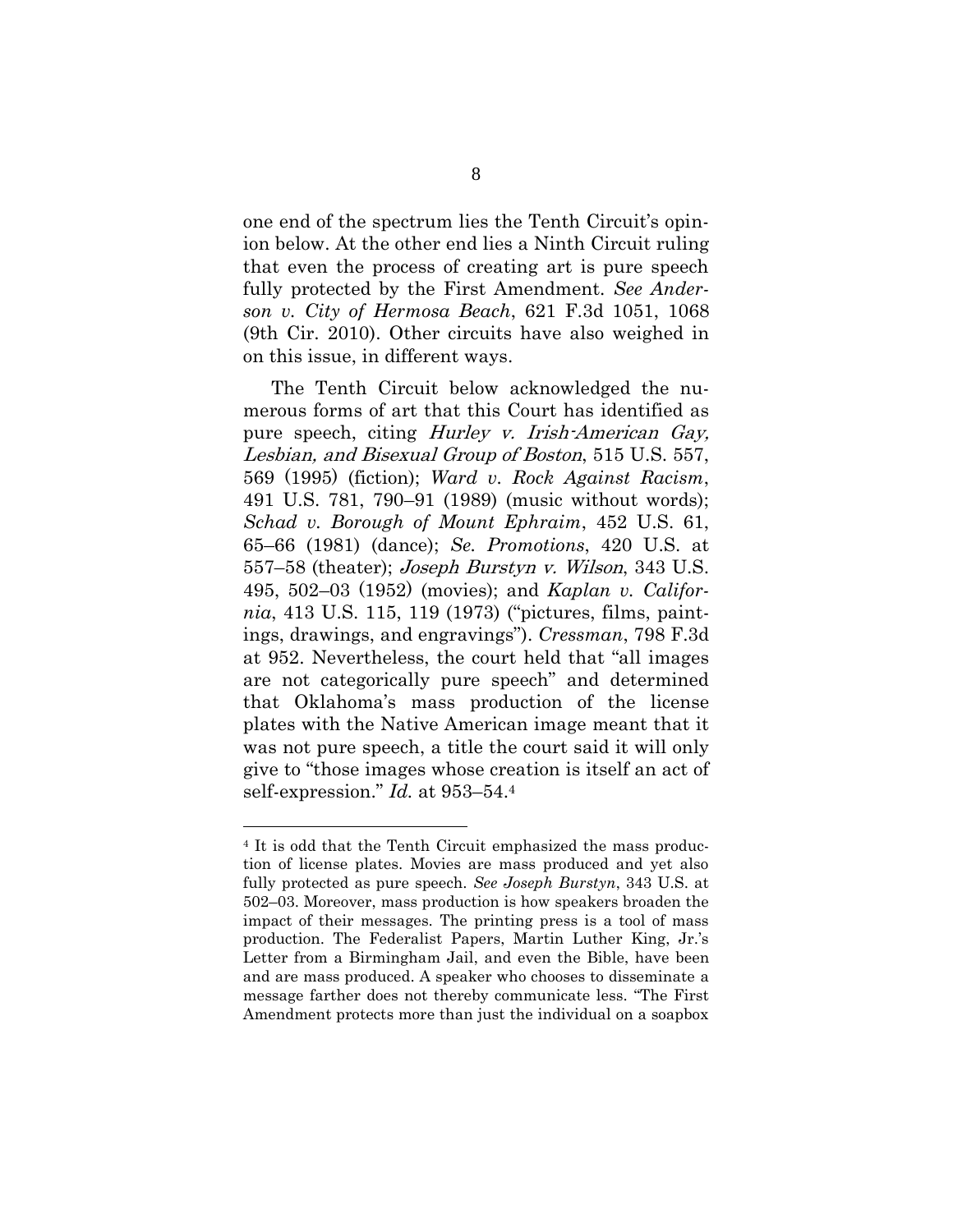The Ninth Circuit, on the other hand, has had more respect for images as pure speech. In *Anderson v. City of Hermosa Beach*, it held that tattoos, with words or without, are fully protected under the First Amendment—as is their production and the business of making them. 621 F.3d at 1060 ("The tattoo *itself*, the *process* of tattooing, and even the *business* of tattooing are not expressive conduct but purely expressive activity fully protected by the First Amendment.") (emphasis in original).

The Ninth Circuit held that tattoos are "a form of pure speech entitled to full constitutional protection" by considering many of the same cases the Tenth Circuit cited in its list of caveats. *Id.* at 1060–61. The court went on to hold that the tattooing process is "purely expressive activity" because this Court has never distinguished between pure speech and the process of creating pure speech. *Id.* at 1061–62 (citing *Minneapolis Star & Tribune Co. v. Minn. Comm'r of Revenue*, 460 U.S. 575, 582 (1983) (holding that a tax on ink and paper "burden[ed] rights protected by the First Amendment")). Finally, the court held that the business of tattooing is protected by the First Amendment because, as this Court has said, "the degree of First Amendment protection is not diminished merely because the [protected expression] is sold rather than given away." *Id.* at 1062–63 (quoting *City of Lakewood v. Plain Dealer Pub. Co.*, 486 U.S. 750, 756 n.5 (1988)) (modification in original).

Other circuits have also weighed in on this issue. A few have suggested that pure speech is limited to

<u>.</u>

and the lonely pamphleteer." *Citizens United v. FEC*, 558 U.S. 310, 373 (2010) (Roberts, C.J., concurring). This principle holds true whether the speech takes the form of words or images.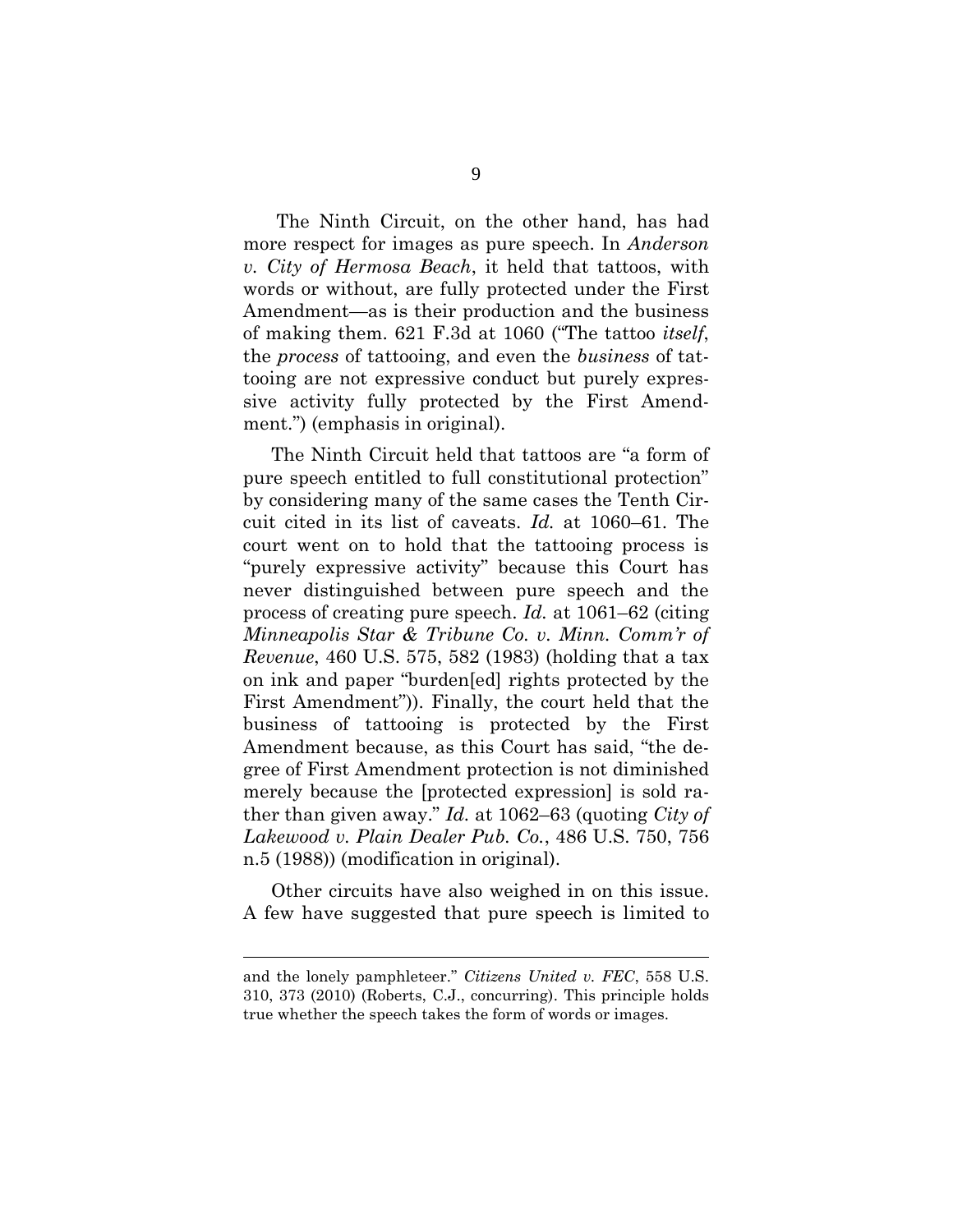words. *See, e.g.*, *Tenafly Eruv Ass'n v. Borough of Tenafly*, 309 F.3d 144, 158 (3d Cir. 2002) ("Affixing *lechis* to utility poles does not involve the use of words, so the plaintiffs' behavior is protected by the Free Speech Clause only if it constitutes expressive conduct."); *Goulart v. Meadows*, 345 F.3d 239, 247–48 (4th Cir. 2003) ("The plaintiffs rightly point out that . . . teaching geography class and a fiber arts class . . . 'involve the transmission of knowledge or ideas by way of the spoken or written word—speech.' Because speech is the 'activity' in question here, we reject the notion that the plaintiffs must affirmatively prove the uniquely expressive nature of that speech.").

Those circuits that have specifically considered the application of the First Amendment to visual art seem to agree with the Ninth Circuit's characterization of it as pure speech. For example, the Sixth Circuit has stated, "[t]he protection of the First Amendment is not limited to written or spoken words, but includes other mediums of expression, including music, pictures, films, photographs, paintings, drawings, engravings, prints, and sculptures." *ETW Corp. v. Jireh Publ'g, Inc.*, 332 F.3d 915, 924 (6th Cir. 2003).

In *Piarowski v. Ill. Comm. College Dist. 515*, 759 F.2d 625, 627–28 (7th Cir. 1985) (Posner, J.), the Seventh Circuit did not hesitate to say that stained glass windows on display in an art gallery were protected speech. The court made no reference to the symbolic-speech doctrine but rather stated that the First Amendment "embrace[s] purely artistic as well as political expression (and entertainment that falls far short of anyone's idea of 'art,' such as . . . nude dancing . . . )." *Id.* at 628.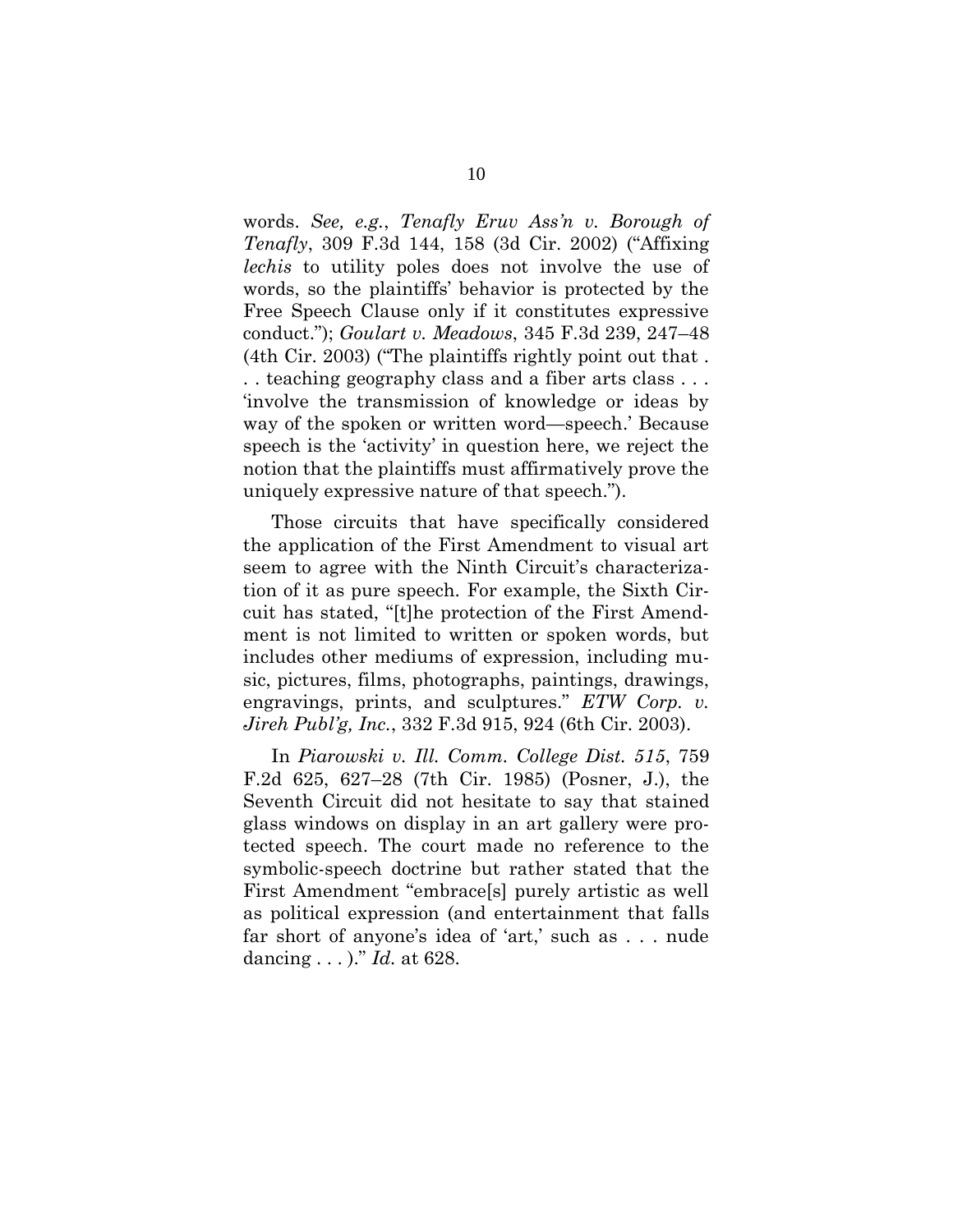Similarly, in *Bery v. City of New York*, 97 F.3d 689, 691–92 (2d Cir. 1996), the court addressed a challenge to a municipal vendors' law brought by several artists who had been arrested—and even had their paintings, photography, and sculptures confiscated or damaged—for selling on city sidewalks without a license. That court cited this Court's precedents extending the First Amendment beyond words and concluded that the art at issue was "entitled to full First Amendment protection." *Id.* at 694–96.

The Second Circuit also noted that "visual art is as wide ranging in its depiction of ideas, concepts and emotions as any book, treatise, pamphlet or other writing" and that art may be *better* able to reach people because it is not constricted by language variants. *Id.* at 695. Some languages, like Chinese, even incorporate pictograms into the written word itself. In sum, "[v]isual artwork is as much an embodiment of the artist's expression as is a written text." *Id.*

As the *Bery* case demonstrates, the level of First Amendment protection extended to visual art has significant implications: artists may be harassed and their artwork destroyed on the sidewalks. The lack of nationwide uniformity in this area may create uncertainty for those wishing to express themselves through art rather than words. That significance carries over to this case, where Oklahoma chose an image for its license plate and required all its citizens to display that image. This Court should grant certiorari to clarify that such an image is pure speech and that government action compelling its display is no different from that compelling the display of "Live Free or Die" or any other speech through words.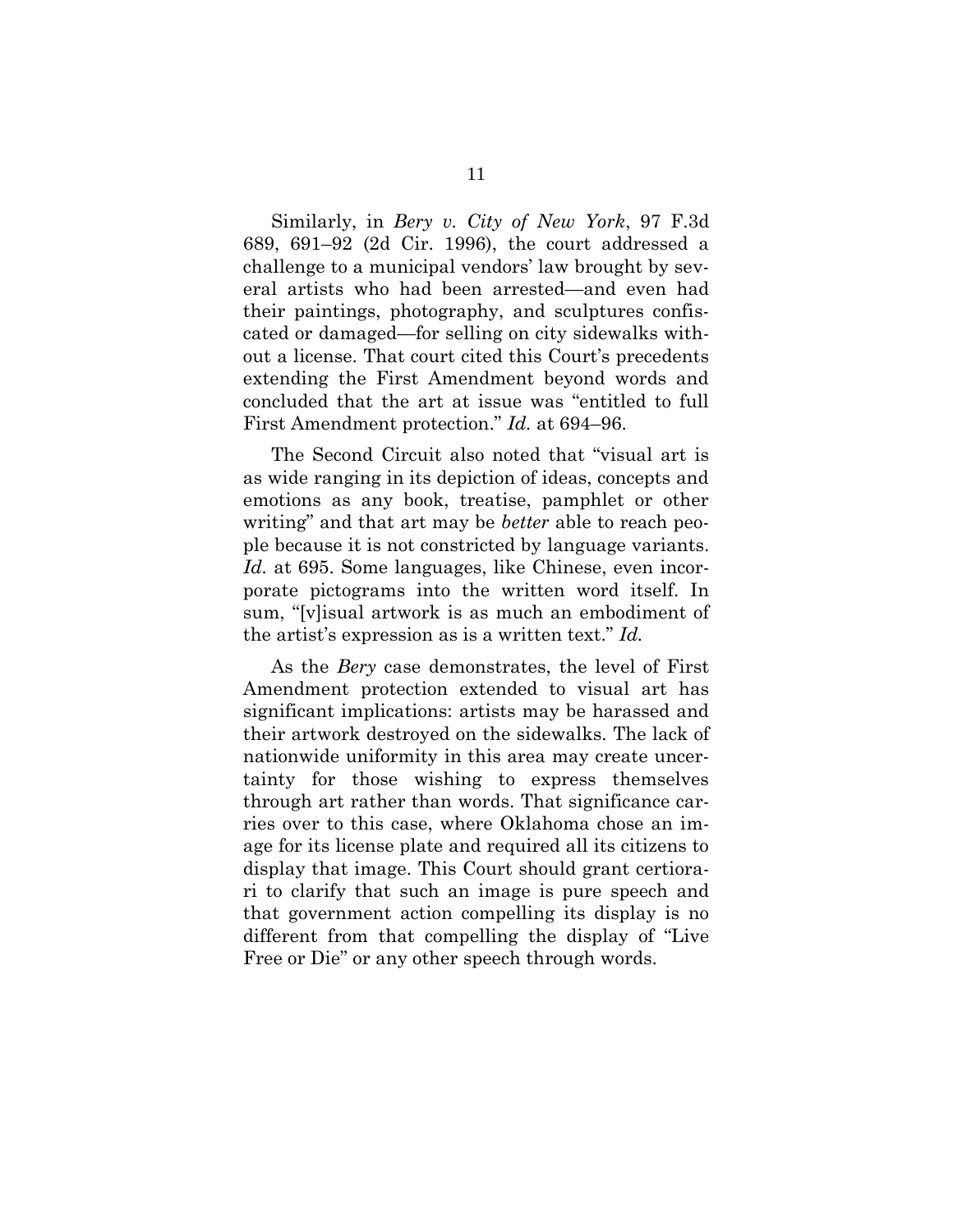# **II. THE COURT SHOULD GRANT CERTIORARI TO ESTABLISH THAT A PERSON'S REASONS FOR OBJECTING TO COMPELLED SPEECH ARE IMMATERIAL TO THE QUESTION WHETHER HE IS BEING COMPELLED TO SPEAK**

Because the Tenth Circuit found that the licenseplate image was not pure speech but rather symbolic speech, the court then asked whether the message it conveyed was the same one to which Petitioner objected. *Cressman*, 798 F.3d at 963. Yet this Court has never said that a plaintiff must demonstrate that his reasons for objecting to the compelled speech align with the government's reasons for compelling it. Such a requirement is out of step with this Court's precedents in other areas of law and would be particularly unwise when the speech is art, a medium inherently open to interpretation.

## **A. Visual Art Is Inherently Open to Interpretation; No Single Interpretation Is Authoritative**

Throughout history, people have debated what makes something art. Artists themselves have participated in these debates, often by pushing the envelope of what is accepted as "art." Andy Warhol's pop art took commercial advertisements and made them art (or were they already?). Jackson Pollock's drippainting made art out of paint dropped onto canvas lying on the floor or splattered on a wall by giant fans. Anish Kapoor's *Cloud Gate*—better known as the Chicago Bean—is art in the form of a giant metallic sculpture that reflects the Chicago skyline.

Amidst the discussion of "what is art?" lies another question: who should decide what art is and how to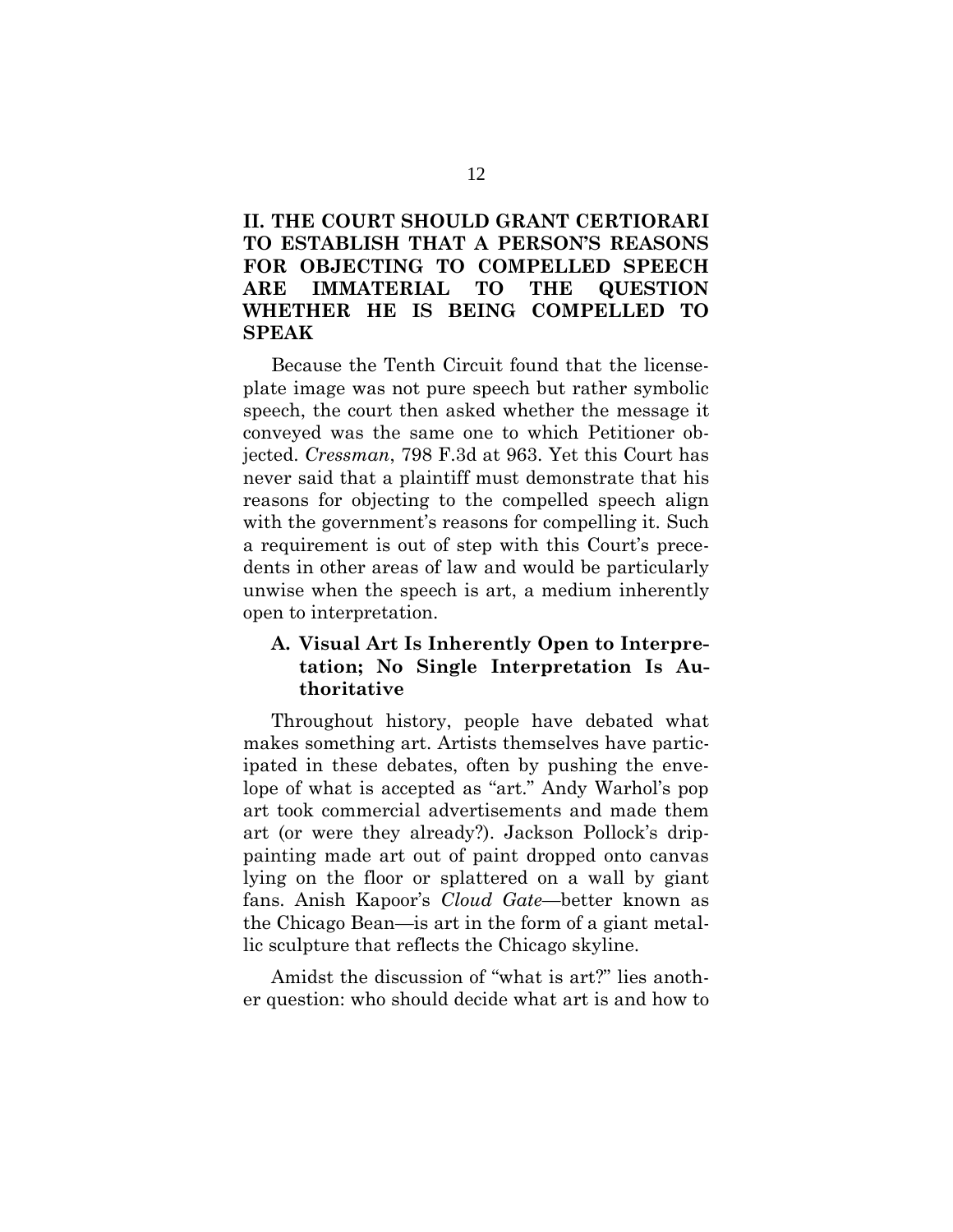interpret it? Most people who take selfies in front of the Chicago Bean do not know any of the themes Mr. Kapoor intended to convey. Counsel were fascinated to learn that those themes include immateriality, spirituality, and the tension between the masculine and feminine. *The Cloud Gate by Anish Kapoor in 2004–2006*, What is Art? (May 10, 2011), http://whatisart4.blogspot.com/2011/05/cloud-gate-byanish-kapoor-in-2004-2006.html. Pollock's work is even more open to interpretation, and yet this Court said in *Hurley* that it is "unquestionably shielded" by the First Amendment. 515 U.S. at 569. That would still be true if Pollock's home state of Wyoming decided to put one of his paintings on its license plate.

"Context matters," said the Tenth Circuit, and thus "the reproduction of the Native American image on many thousands of standard license plates is not an exercise in self-expression to which full First Amendment protection is accorded." *Id.* at 952. The court struggles to paint the image as so anodyne that one wonders why Oklahoma bothered to memorialize it in the first place. "Bereft of the size, dimensions, spatial relations, and other features of the *Sacred Rain Arrow* sculpture," wrote the court below, "the depiction can hardly be said to convey Mr. Houser's perception of the 'strength, dignity, beauty, and spirituality of his people.'" *Id.* at 953–54. The licenseplate image is apparently some sort of tchotchke, not a depiction of a piece of art that was sculpted to evoke an emotional, aesthetic, and intellectual response. Like the image of the Statue of Liberty on New York's license plates, the image of the *Sacred Rain Arrow* statue is supposed to evoke emotions similar to seeing the statue itself. According to the Tenth Circuit,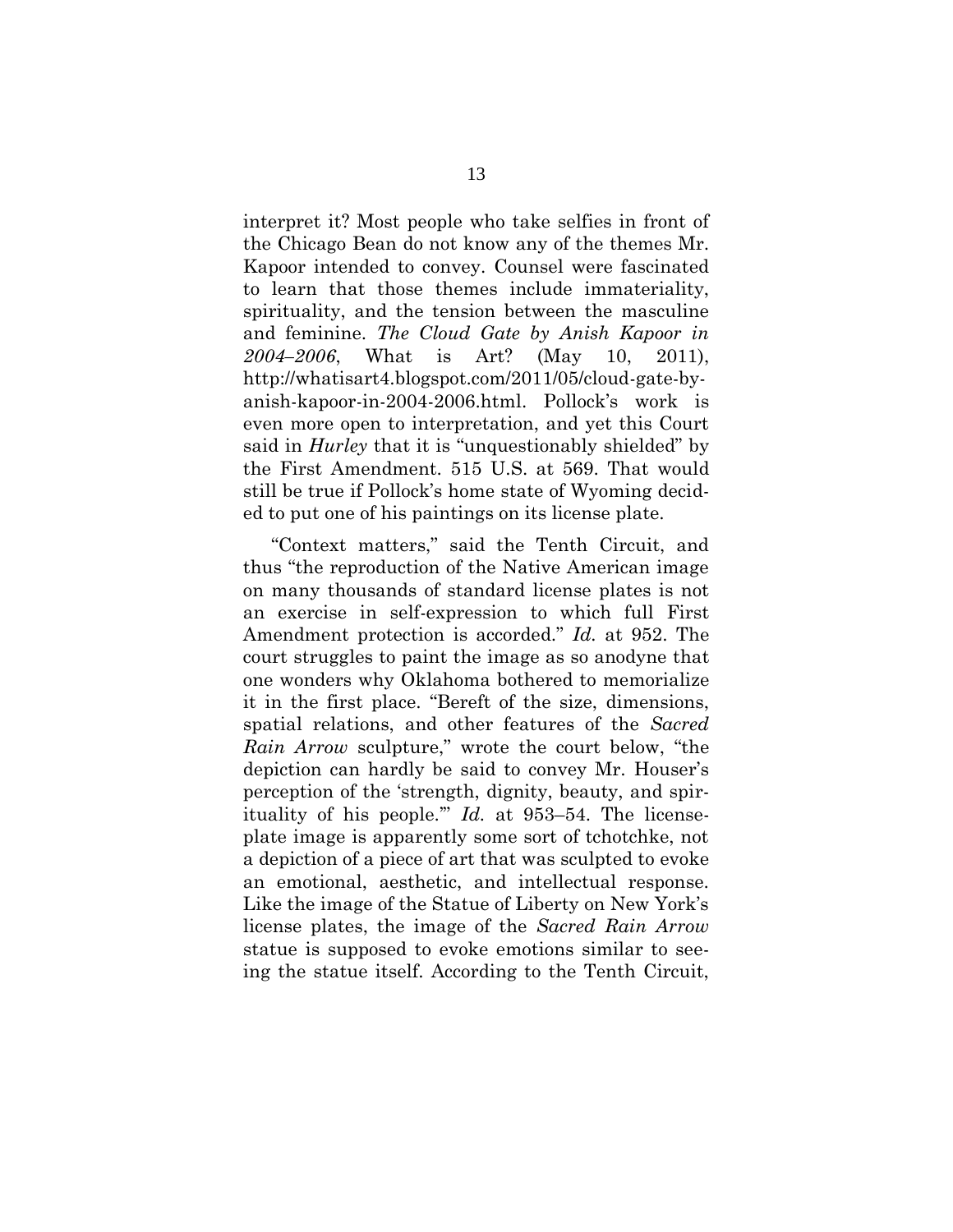however, the image of the sculpture evokes the *wrong* emotional and intellectual response in Mr. Cressman.

#### **B. Cressman's Reasons for Objecting to the Image Are Irrelevant**

The court below got hung up on citations to compelled-speech cases in which this Court said that the government had impermissibly compelled the plaintiff to say things with which he disagreed. For instance, the Tenth Circuit cited *Walker v. Tex. Div., Sons of Confederate Veterans, Inc.*, 135 S. Ct. 2239 (2015), in which this Court said, "the First Amendment stringently limits a State's authority to compel a private party to express a view with which the private party *disagrees*." *Cressman*, 798 F.3d at 963 (citing *Walker*, 135 S. Ct. at 2253) (emphasis added by the Tenth Circuit). But the issue there was not whether Confederate flags are speech—or what that speech means—but who speaks via a license plate. One can disagree with *Walker*'s outcome, as *amicus* does, but not because it resulted in speech compulsion.

Indeed, the compelled-speech doctrine exists to protect people from being forced by the government to speak against their conscience. *See Wooley*, 430 U.S. at 714 ("A system which secures the right to proselytize religious, political, and ideological causes must also guarantee the concomitant right to decline to foster such concepts. The right to speak and the right to refrain from speaking are complementary components of the broader concept of 'individual freedom of mind.'") (quoting *W. Va. State Bd. of Educ. v. Barnette*, 319 U.S. 624, 637 (1943)). As this Court has said, "First Amendment freedoms are most in danger when the government seeks to control thought or to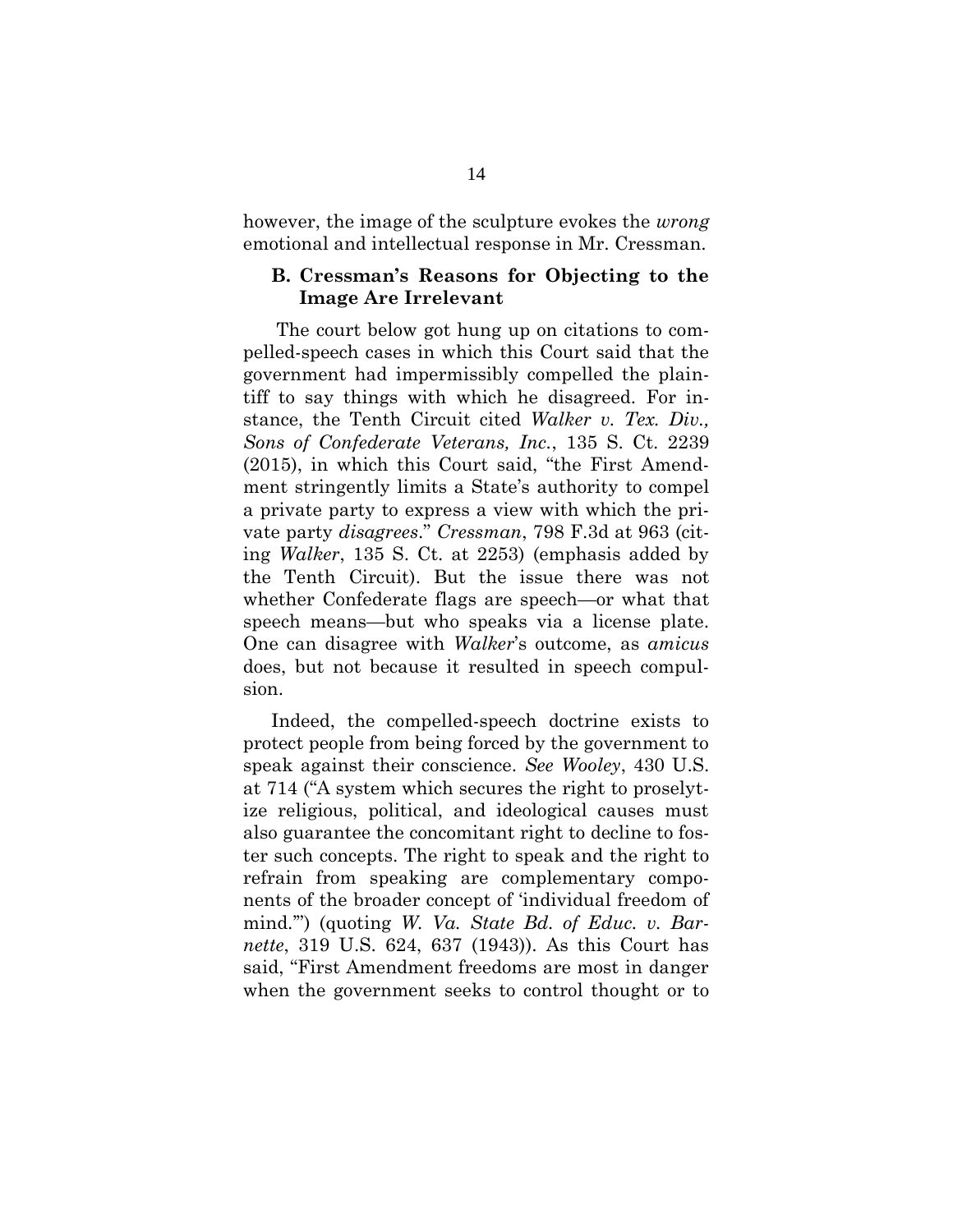justify its laws for that impermissible end. The right to think is the beginning of freedom, and speech must be protected from the government because speech is the beginning of thought." *Ashcroft v. Free Speech Coalition*, 535 U.S. 234, 253 (2002).

The freedom to think—and free speech itself would be greatly threatened if compelled speech cases hinged on whether the plaintiffs "really" disagree with the "actual" message the government was sending and thus can be compelled to speak because they oppose it for their own "wrong" reasons. For example, imagine if in *Wooley* the government had been able to argue that the state motto on the license plate merely showed support for New Hampshire and its history and that the Maynards could be compelled to display it because they objected to the "wrong" message. Or, conversely, imagine that Mr. Cressman were a Jehovah's Witness, as in *Wooley*, and he objected to the image because he felt displaying it violated his religious beliefs. In that situation it seems likely the Tenth Circuit would have held differently. At the very least, the fact that the question is difficult to answer shows that the Tenth Circuit's doctrine is in disarray.

Jehovah's Witnesses also feature prominently in *Barnette*. There, the plaintiffs objected to the flag salute and recitation of the Pledge of Allegiance because they believed the flag to be an "image" which their religion forbade them from saluting. 319 U.S. at 629. But what if they were atheists who objected to the symbolism of the flag, whose stars represent "the heavens and the divine goal to which man has aspired from time immemorial." *What Do the Colors of the Flag Mean?*, USFlag.org, http://www.usflag.org/ colors.html (last visited Dec. 28, 2015). Surely the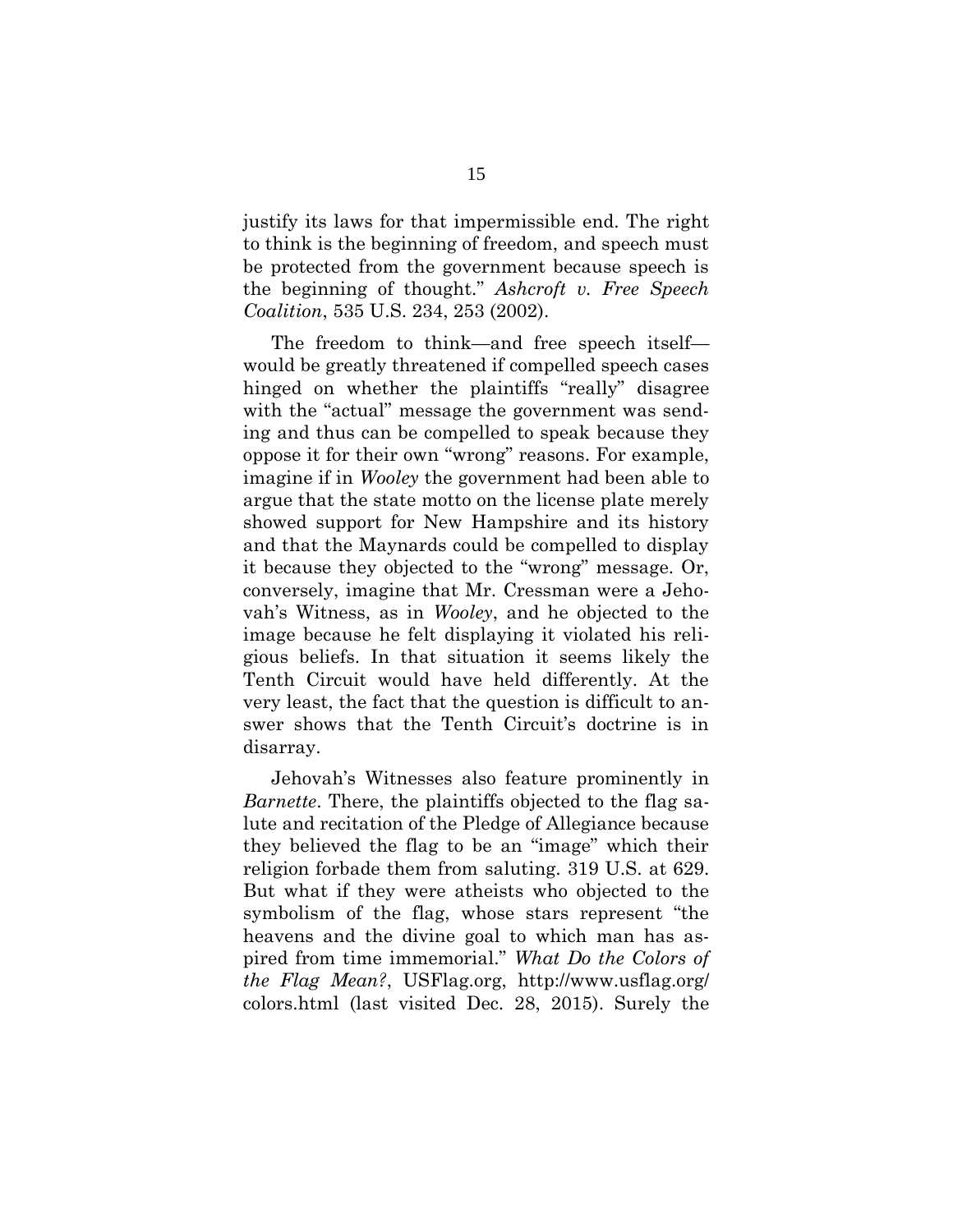government should not be able to defend the forced salute on the basis that, although the flag historically had such symbolism, most people today do not know that history and so that is not the message the government was sending.

And yet that is exactly what the Tenth Circuit held here. That court concluded that the image of the *Sacred Rain Arrow* sculpture did not carry the sculpture's symbolism onto the license plates because people may not generally know about the Native American legend behind the sculpture. *Cressman*, 798 F.3d at 952–54. Accordingly, Mr. Cressman's reasons for objecting to the image did not align with Oklahoma's purported reasons for putting it on the license plate and so the state could compel him to display it. Somehow, Mr. Cressman's First Amendment rights turn on (the government's perception of) his fellow citizens' understanding of the message conveyed by an image that he would rather not display.

The Tenth Circuit's decision thus rests on the court's dubious conclusion that most people who see the *Sacred Rain Arrow* sculpture on the license plate do not associate it with the Native American legend the sculptor had in mind. Therein lies the problem: where the plaintiff's particular reason for objecting to compelled speech must align with the message the government intended to send, the inquiry devolves into a subjective debate over meaning—and in this case, the meaning of art. This devolution is particularly troublesome because it effectively places the burden on the plaintiff to show that the government was not justified in compelling his speech when, as this Court has said time and again, in First Amendment cases the government bears the burden of justifying its speech restrictions or compulsions.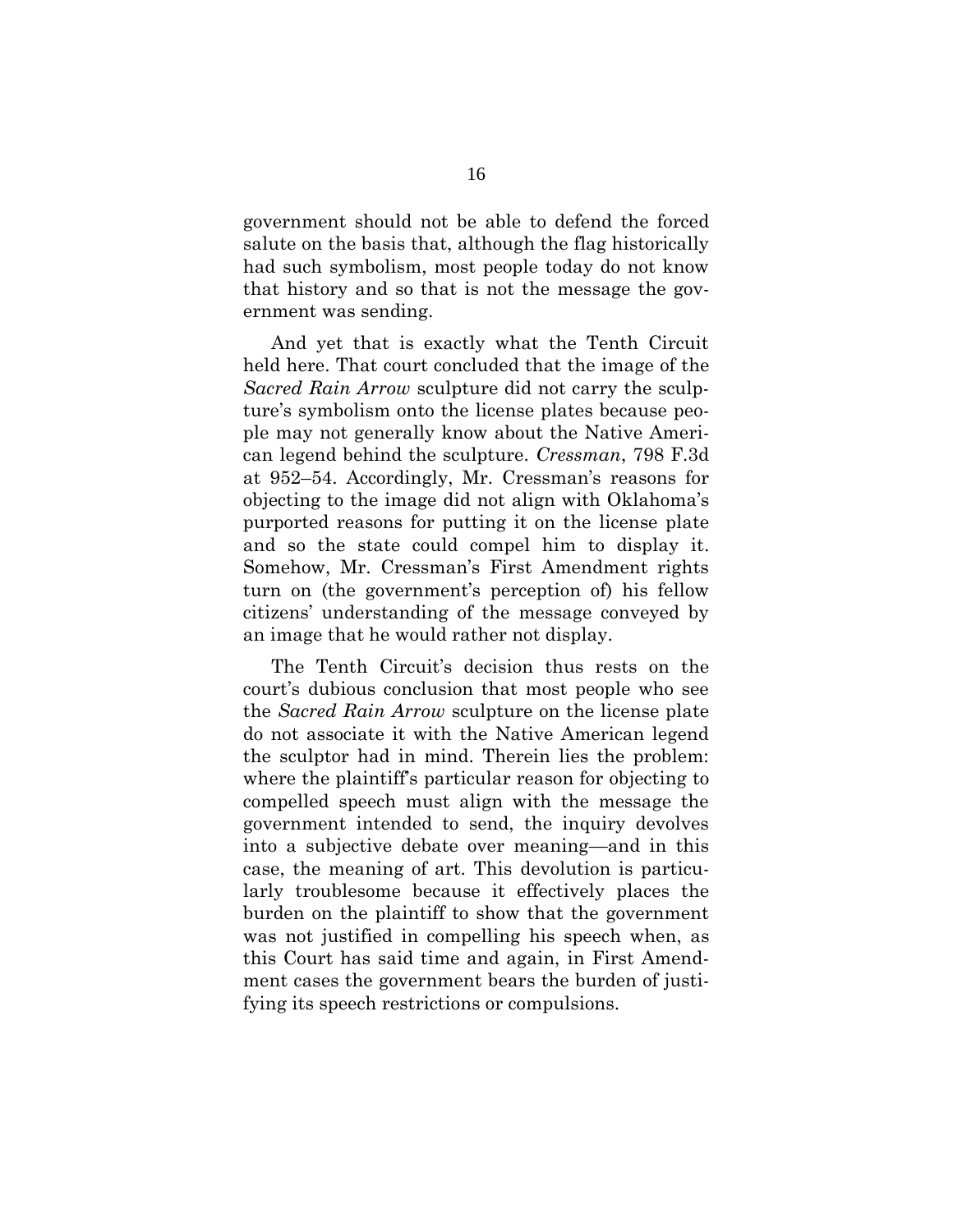### **C. As in Religious-Freedom Claims, Courts Should Not Evaluate the Reasons Behind an Objection to a Speech Compulsion**

In a Religious Freedom Restoration Act ("RFRA") case, courts consider whether the government has imposed a substantial burden on the exercise of a plaintiff's sincerely held religious beliefs. *See, e.g.*, *Burwell v. Hobby Lobby Stores, Inc.*, 134 S. Ct. 2751, 2759 (2014). The requirement that beliefs be sincerely held means that courts will make a factual inquiry into whether the plaintiff actually believes what he claims. *United States v. Seeger*, 380 U.S. 163, 185 (1965). Occasionally the facts have shown that the plaintiff's asserted beliefs were insincere or pretextal because he did not act consistent with those professed beliefs. *See, e.g.*, *United States v. Quantaince*, 608 F.3d 717, 718–19 (10th Cir. 2010) (finding that the defendants did not sincerely believe that marijuana was a deity and a sacrament and accordingly RFRA did not protect them from prosecution).

But as this Court made clear in *Hobby Lobby*, "the federal courts have no business addressing . . . whether the religious belief asserted in a RFRA case is reasonable." 134 S. Ct. at 2778. Similarly, this Court said in *Seeger* that "the 'truth' of a belief is not open to question." 380 U.S. at 185.

Just as the plaintiff in a religious-freedom case need not prove that his belief is reasonable—or even theologically sound—a plaintiff making a compelledspeech claim should not be required to prove that his reasons for objecting to the government's action are "worthy" in some manner. That has never been a part of the compelled-speech doctrine, and for good reason. This Court should clarify for the Tenth Circuit and